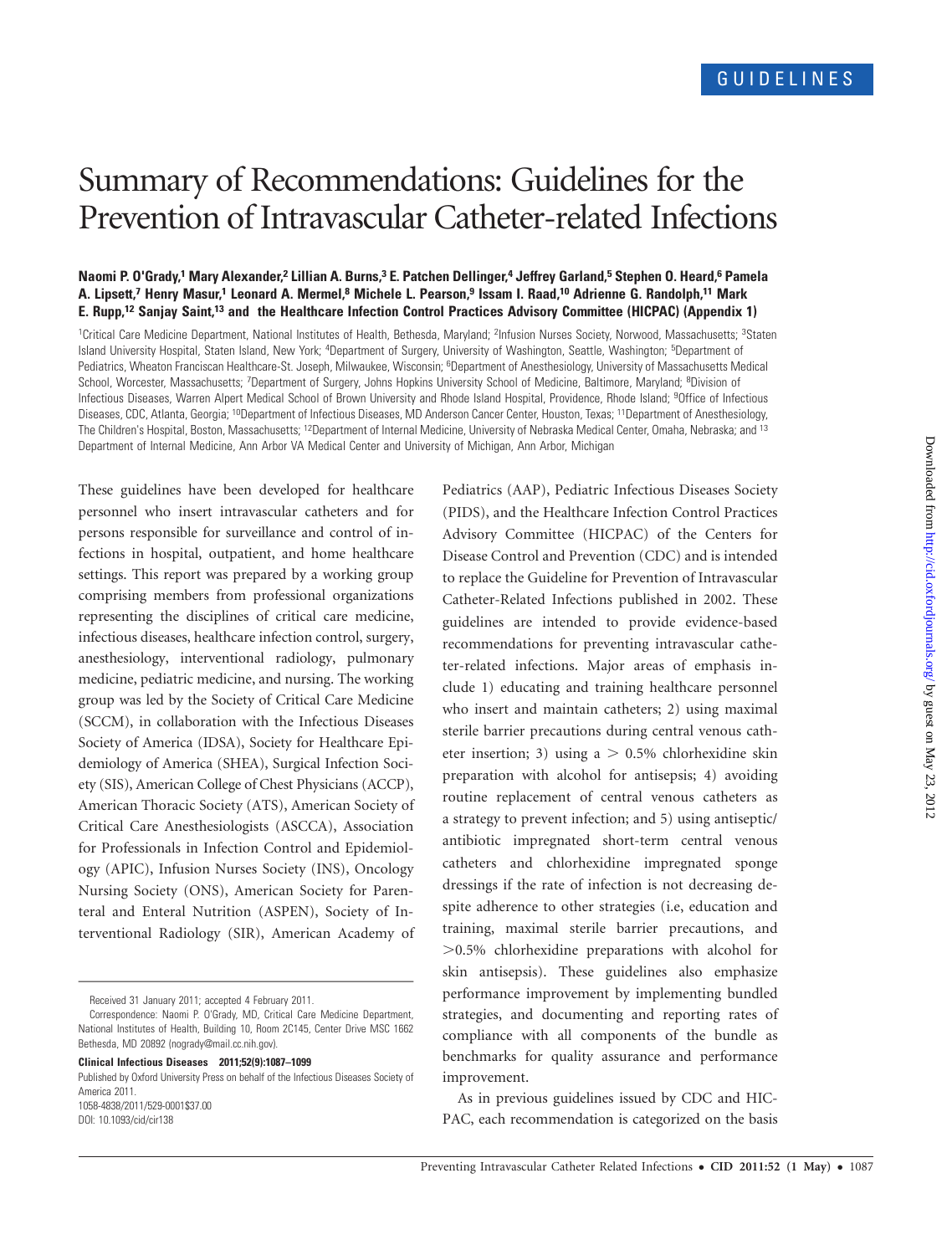of existing scientific data, theoretical rationale, applicability, and economic impact. The system for categorizing recommendations in this guideline is as follows:

• Category IA. Strongly recommended for implementation and strongly supported by well-designed experimental, clinical, or epidemiologic studies.

• Category IB. Strongly recommended for implementation and supported by some experimental, clinical, or epidemiologic studies and a strong theoretical rationale; or an accepted

practice (e.g., aseptic technique) supported by limited evidence. • Category IC. Required by state or federal regulations, rules, or standards.

• Category II. Suggested for implementation and supported by suggestive clinical or epidemiologic studies or a theoretical rationale.

• Unresolved issue. Represents an unresolved issue for which evidence is insufficient or no consensus regarding efficacy exists.

# INTRODUCTION

In the United States, 15 million central vascular catheter (CVC) days (i.e, the total number of days of exposure to CVCs among all patients in the selected population during the selected time period) occur in intensive care units (ICUs) each year [1]. Studies have variously addressed catheter-related bloodstream infections (CRBSI). These infections independently increase hospital costs and length of stay [2–5], but have not generally been shown to independently increase mortality. While 80,000 CRBSIs occur in ICUs each year [1], a total of 250,000 cases of BSIs have been estimated to occur annually, if entire hospitals are assessed [6]. By several analyses, the cost of these infections is substantial, both in terms of morbidity and financial resources expended. To improve patient outcome and to reduce healthcare costs, there is considerable interest by healthcare providers, insurers, regulators, and patient advocates in reducing the incidence of these infections. This effort should be multidisciplinary, involving healthcare professionals who order the insertion and removal of CVCs, those personnel who insert and maintain intravascular catheters, infection control personnel, healthcare managers including the chief executive officer (CEO) and those who allocate resources, and patients who are capable of assisting in the care of their catheters.

The goal of an effective prevention program should be the elimination of CRBSI from all patient-care areas. Although this is challenging, programs have demonstrated success, but sustained elimination requires continued effort. The goal of the measures discussed in this document is to reduce the rate to as low as feasible given the specific patient population being served, the universal presence of microorganisms in the human environment, and the limitations of current strategies and technologies.

# SUMMARY OF RECOMMENDATIONS

#### Education, Training and Staffing

1. Educate healthcare personnel regarding the indications for intravascular catheter use, proper procedures for the insertion and maintenance of intravascular catheters, and appropriate infection control measures to prevent intravascular catheter-related infections [7–15]. Category IA

2. Periodically assess knowledge of and adherence to guidelines for all personnel involved in the insertion and maintenance of intravascular catheters [7–15]. Category IA

3. Designate only trained personnel who demonstrate competence for the insertion and maintenance of peripheral and central intravascular catheters. [14–28]. Category IA

4. Ensure appropriate nursing staff levels in ICUs Observational studies suggest that a higher proportion of ''pool nurses'' or an elevated patient–to-nurse ratio is associated with CRBSI in ICUs where nurses are managing patients with CVCs [29–31]. Category IB

# Selection of Catheters and Sites Peripheral Catheters and Midline Catheters

1. In adults, use an upper-extremity site for catheter insertion. Replace a catheter inserted in a lower extremity site to an upper extremity site as soon as possible. Category II

2. In pediatric patients, the upper or lower extremities or the scalp (in neonates or young infants) can be used as the catheter insertion site [32, 33]. Category II

3. Select catheters on the basis of the intended purpose and duration of use, known infectious and non-infectious complications (e.g., phlebitis and infiltration), and experience of individual catheter operators [33–35]. Category IB

4. Avoid the use of steel needles for the administration of fluids and medication that might cause tissue necrosis if extravasation occurs [33, 34]. Category IA

5. Use a midline catheter or peripherally inserted central catheter (PICC), instead of a short peripheral catheter, when the duration of IV therapy will likely exceed six days. Category II

6. Evaluate the catheter insertion site daily by palpation through the dressing to discern tenderness and by inspection if a transparent dressing is in use. Gauze and opaque dressings should not be removed if the patient has no clinical signs of infection. If the patient has local tenderness or other signs of possible CRBSI, an opaque dressing should be removed and the site inspected visually. Category II

7. Remove peripheral venous catheters if the patients develops signs of phlebitis (warmth, tenderness, erythema or palpable venous cord), infection, or a malfunctioning catheter [36]. Category IB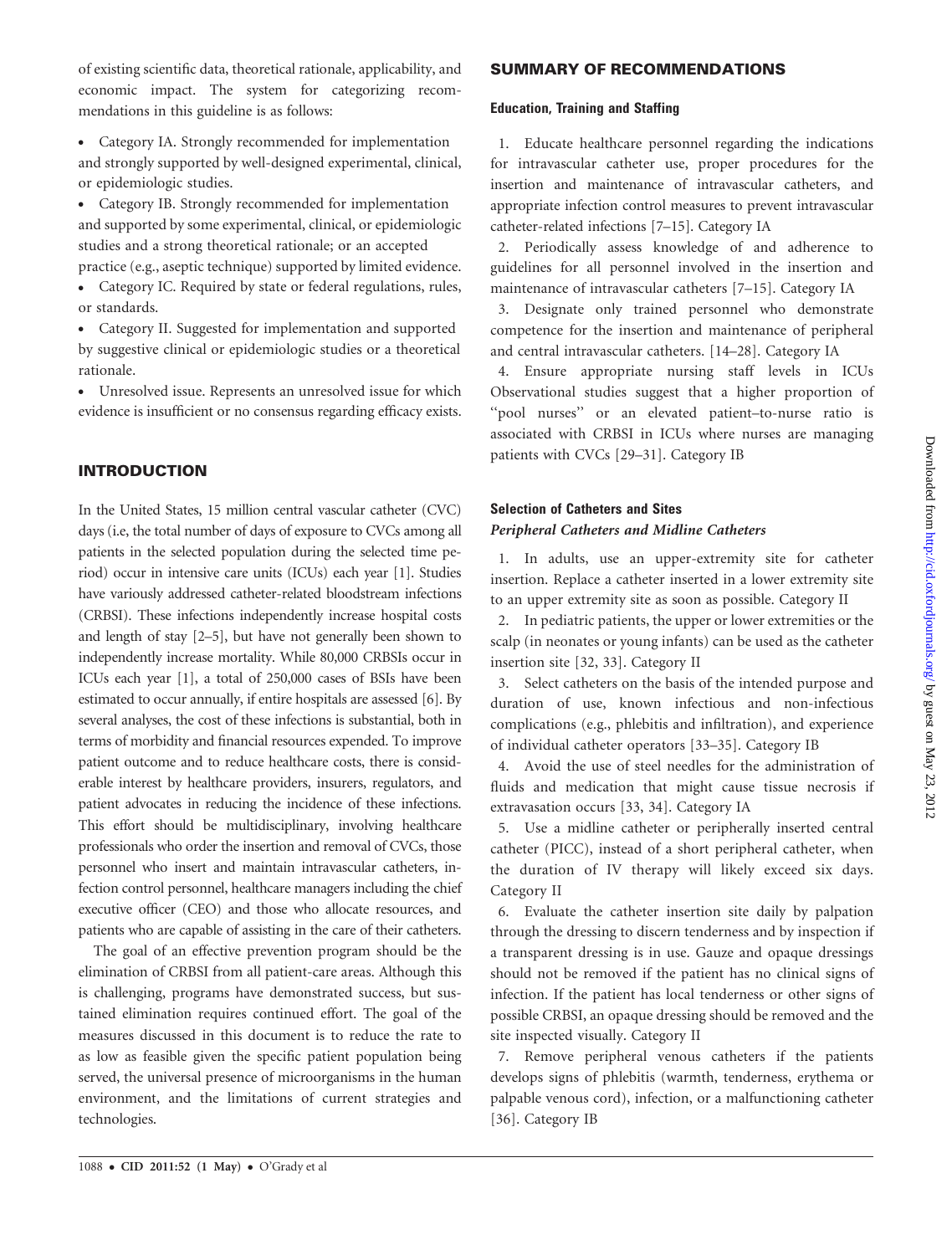# Central Venous Catheters.

1. Weigh the risks and benefits of placing a central venous device at a recommended site to reduce infectious complications against the risk for mechanical complications (e.g., pneumothorax, subclavian artery puncture, subclavian vein laceration, subclavian vein stenosis, hemothorax, thrombosis, air embolism, and catheter misplacement) [37–53]. Category IA

2. Avoid using the femoral vein for central venous access in adult patients [38, 50, 51, 54]. Category 1A

3. Use a subclavian site, rather than a jugular or a femoral site, in adult patients to minimize infection risk for nontunneled CVC placement [50–52]. Category IB

4. No recommendation can be made for a preferred site of insertion to minimize infection risk for a tunneled CVC. Unresolved issue

5. Avoid the subclavian site in hemodialysis patients and patients with advanced kidney disease, to avoid subclavian vein stenosis [53,55–58]. Category IA

6. Use a fistula or graft in patients with chronic renal failure instead of a CVC for permanent access for dialysis [59]. Category 1A

7. Use ultrasound guidance to place central venous catheters (if this technology is available) to reduce the number of cannulation attempts and mechanical complications. Ultrasound guidance should only be used by those fully trained in its technique. [60–64]. Category 1B

8. Use a CVC with the minimum number of ports or lumens essential for the management of the patient [65–68]. Category IB

9. No recommendation can be made regarding the use of a designated lumen for parenteral nutrition. Unresolved issue

10. Promptly remove any intravascular catheter that is no longer essential [69–72]. Category IA

11. When adherence to aseptic technique cannot be ensured (i.e catheters inserted during a medical emergency), replace the catheter as soon as possible, i.e, within 48 hours [37,73–76]. Category IB

#### Hand Hygiene and Aseptic Technique

1. Perform hand hygiene procedures, either by washing hands with conventional soap and water or with alcohol-based hand rubs (ABHR). Hand hygiene should be performed before and after palpating catheter insertion sites as well as before and after inserting, replacing, accessing, repairing, or dressing an intravascular catheter. Palpation of the insertion site should not be performed after the application of antiseptic, unless aseptic technique is maintained [12,77–79]. Category IB

2. Maintain aseptic technique for the insertion and care of intravascular catheters [37, 73, 74, 76]. Category IB

3. Wear clean gloves, rather than sterile gloves, for the insertion of peripheral intravascular catheters, if the access site is not touched after the application of skin antiseptics. Category IC

4. Sterile gloves should be worn for the insertion of arterial, central, and midline catheters [37, 73, 74, 76]. Category IA

5. Use new sterile gloves before handling the new catheter when guidewire exchanges are performed. Category II

6. Wear either clean or sterile gloves when changing the dressing on intravascular catheters. Category IC

#### Maximal Sterile Barrier Precautions

1. Use maximal sterile barrier precautions, including the use of a cap, mask, sterile gown, sterile gloves, and a sterile full body drape, for the insertion of CVCs, PICCs, or guidewire exchange [14, 75, 76, 80]. Category IB

2. Use a sterile sleeve to protect pulmonary artery catheters during insertion [81]. Category IB

#### Skin Preparation

1. Prepare clean skin with an antiseptic (70% alcohol, tincture of iodine, an iodophor or chlorhexidine gluconate) before peripheral venous catheter insertion [83]. Category IB 2. Prepare clean skin with a  $>0.5\%$  chlorhexidine preparation with alcohol before central venous catheter and peripheral arterial catheter insertion and during dressing

changes. If there is a contraindication to chlorhexidine, tincture of iodine, an iodophor, or 70% alcohol can be used as alternatives [83, 84]. Category IA

3. No comparison has been made between using chlorhexidine preparations with alcohol and povidone-iodine in alcohol to prepare clean skin. Unresolved issue.

4. No recommendation can be made for the safety or efficacy of chlorhexidine in infants aged  $\leq$  months. Unresolved issue

5. Antiseptics should be allowed to dry according to the manufacturer's recommendation prior to placing the catheter [83, 84]. Category IB

#### Catheter Site Dressing Regimens

1. Use either sterile gauze or sterile, transparent, semipermeable dressing to cover the catheter site [85–88]. Category IA

2. If the patient is diaphoretic or if the site is bleeding or oozing, use gauze dressing until this is resolved [85–88]. Category II

3. Replace catheter site dressing if the dressing becomes damp, loosened, or visibly soiled [84, 85]. Category IB

4. Do not use topical antibiotic ointment or creams on insertion sites, except for dialysis catheters, because of their potential to promote fungal infections and antimicrobial resistance [89, 90]. Category IB

5. Do not submerge the catheter or catheter site in water. Showering should be permitted if precautions can be taken to reduce the likelihood of introducing organisms into the catheter (e.g., if the catheter and connecting device are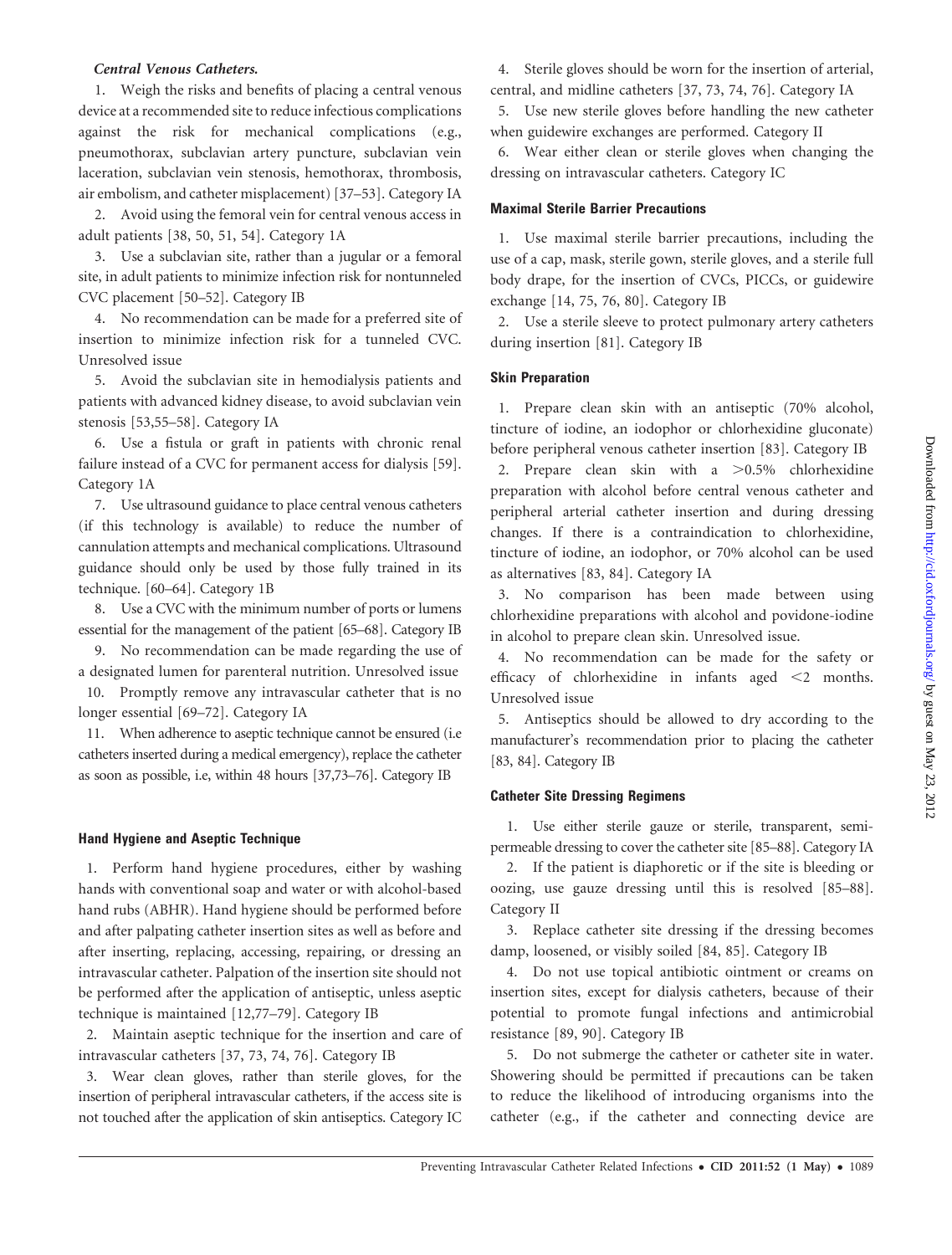protected with an impermeable cover during the shower) [91– 93]. Category IB

6. Replace dressings used on short-term CVC sites every 2 days for gauze dressings. Category II

7. Replace dressings used on short-term CVC sites at least every 7 days for transparent dressings, except in those pediatric patients in which the risk for dislodging the catheter may outweigh the benefit of changing the dressing [88, 94]. Category IB

8. Replace transparent dressings used on tunneled or implanted CVC sites no more than once per week (unless the dressing is soiled or loose), until the insertion site has healed. Category II

9. No recommendation can be made regarding the necessity for any dressing on well-healed exit sites of longterm cuffed and tunneled CVCs. Unresolved issue

10. Ensure that catheter site care is compatible with the catheter material [95, 96]. Category IB

11. Use a sterile sleeve for all pulmonary artery catheters [81]. Category IB

12. Use a chlorhexidine-impregnated sponge dressing for temporary short-term catheters in patients older than 2 months of age if the CLABSI rate is not decreasing despite adherence to basic prevention measures, including education and training, appropriate use of chlorhexidine for skin antisepsis, and MSB [94, 97–99]. Category 1B

13. No recommendation is made for other types of chlorhexidine dressings. Unresolved issue

14. Monitor the catheter sites visually when changing the dressing or by palpation through an intact dressing on a regular basis, depending on the clinical situation of the individual patient. If patients have tenderness at the insertion site, fever without obvious source, or other manifestations suggesting local or bloodstream infection, the dressing should be removed to allow thorough examination of the site [100–102]. Category IB 15. Encourage patients to report any changes in their catheter

site or any new discomfort to their provider. Category II

#### Patient Cleansing

Use a 2% chlorhexidine wash for daily skin cleansing to reduce CRBSI [103–105]. Category II

#### Catheter Securement Devices

Use a sutureless securement device to reduce the risk of infection for intravascular catheters [106]. Category II

#### Antimicrobial/Antiseptic Impregnated Catheters and Cuffs

Use a chlorhexidine/silver sulfadiazine or minocycline/rifampin -impregnated CVC in patients whose catheter is expected to remain in place  $>5$  days if, after successful implementation of a comprehensive strategy to reduce rates of CLABSI, the CLABSI rate is not decreasing. The comprehensive strategy should include at least the following three components: educating persons who insert and maintain catheters, use of maximal sterile barrier

precautions, and a  $>0.5\%$  chlorhexidine preparation with alcohol for skin antisepsis during CVC insertion [107–114]. Category IA

#### Systemic Antibiotic Prophylaxis

Do not administer systemic antimicrobial prophylaxis routinely before insertion or during use of an intravascular catheter to prevent catheter colonization or CRBSI [115]. Category IB

#### Antibiotic/Antiseptic Ointments

Use povidone iodine antiseptic ointment or bacitracin/gramicidin/polymyxin B ointment at the hemodialysis catheter exit site after catheter insertion and at the end of each dialysis session only if this ointment does not interact with the material of the hemodialysis catheter per manufacturer's recommendation [59, 115–119]. Category IB

### Antibiotic Lock Prophylaxis, Antimicrobial Catheter Flush and Catheter Lock Prophylaxis

Use prophylactic antimicrobial lock solution in patients with long term catheters who have a history of multiple CRBSI despite optimal maximal adherence to aseptic technique [120– 138]. Category II

#### Anticoagulants

Do not routinely use anticoagulant therapy to reduce the risk of catheter-related infection in general patient populations [139]. Category II

#### Replacement of Peripheral and Midline Catheters

1. There is no need to replace peripheral catheters more frequently than every 72-96 hours to reduce risk of infection and phlebitis in adults [36, 140, 141]. Category 1B

2. No recommendation is made regarding replacement of peripheral catheters in adults only when clinically indicated [142–144]. Unresolved issue

3. Replace peripheral catheters in children only when clinically indicated [32, 33]. Category 1B

4. Replace midline catheters only when there is a specific indication. Category II

# Replacement of CVCs, Including PICCs and Hemodialysis **Catheters**

1. Do not routinely replace CVCs, PICCs, hemodialysis catheters, or pulmonary artery catheters to prevent catheterrelated infections. Category IB

2. Do not remove CVCs or PICCs on the basis of fever alone. Use clinical judgment regarding the appropriateness of removing the catheter if infection is evidenced elsewhere or if a noninfectious cause of fever is suspected. Category II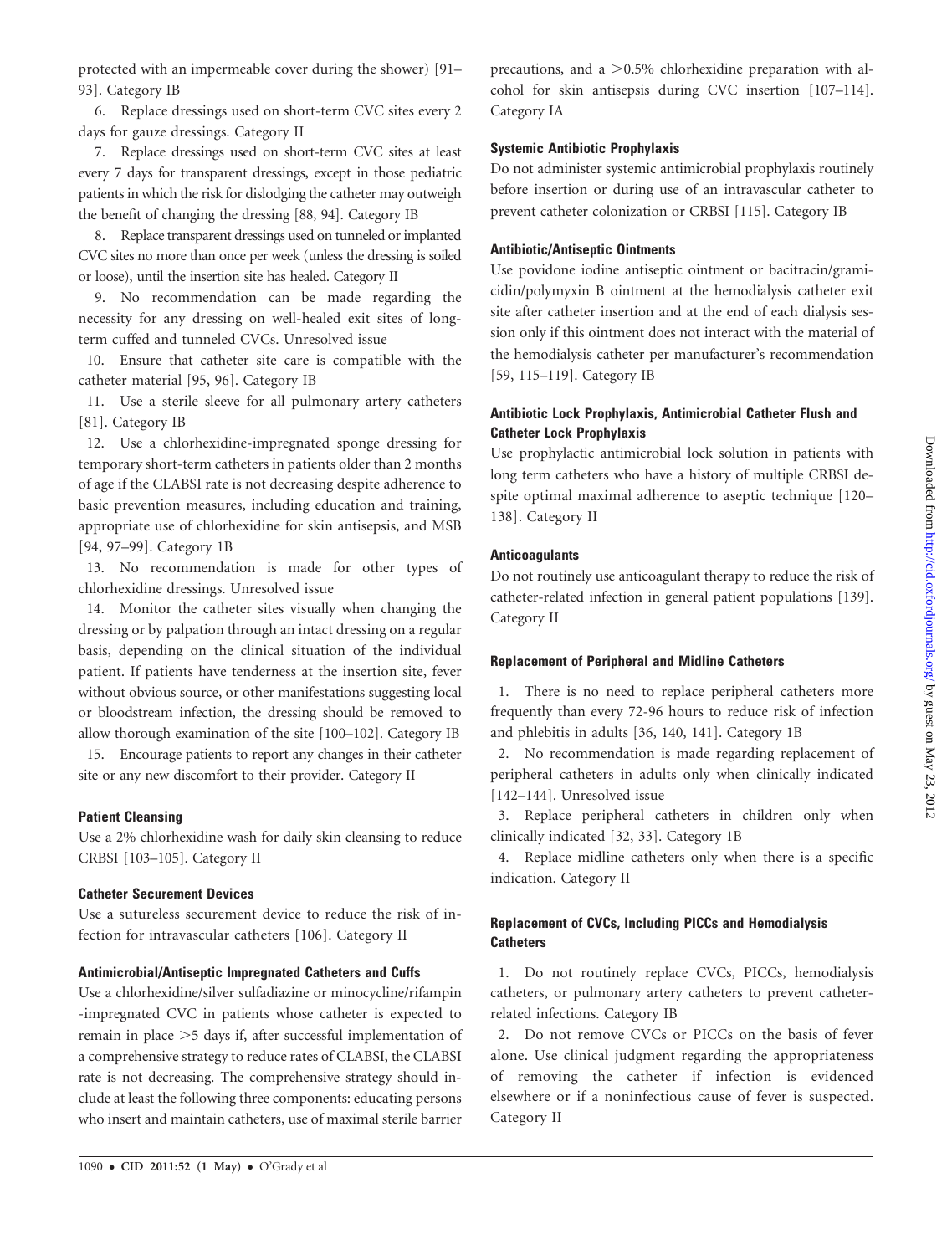3. Do not use guidewire exchanges routinely for nontunneled catheters to prevent infection. Category IB

4. Do not use guidewire exchanges to replace a nontunneled catheter suspected of infection. Category IB

5. Use a guidewire exchange to replace a malfunctioning non-tunneled catheter if no evidence of infection is present. Category IB

6. Use new sterile gloves before handling the new catheter when guidewire exchanges are performed. Category II

#### Umbilical Catheters

1. Remove and do not replace umbilical artery catheters if any signs of CRBSI, vascular insufficiency in the lower extremeties, or thrombosis are present [145]. Category II

2. Remove and do not replace umbilical venous catheters if any signs of CRBSI or thrombosis are present [145]. Category II

3. No recommendation can be made regarding attempts to salvage an umbilical catheter by administering antibiotic treatment through the catheter. Unresolved issue

4. Cleanse the umbilical insertion site with an antiseptic before catheter insertion. Avoid tincture of iodine because of the potential effect on the neonatal thyroid. Other iodinecontaining products (e.g., povidone iodine) can be used [146– 150]. Category IB

5. Do not use topical antibiotic ointment or creams on umbilical catheter insertion sites because of the potential to promote fungal infections and antimicrobial resistance [89, 90]. Category IA

6. Add low-doses of heparin (0.25–1.0 U/ml) to the fluid infused through umbilical arterial catheters [151–153]. Category IB

7. Remove umbilical catheters as soon as possible when no longer needed or when any sign of vascular insufficiency to the lower extremities is observed. Optimally, umbilical artery catheters should not be left in place  $>5$  days [145, 154]. Category II

8. Umbilical venous catheters should be removed as soon as possible when no longer needed, but can be used up to 14 days if managed aseptically [155, 156]. Category II

9. An umbilical catheter may be replaced if it is malfunctioning, and there is no other indication for catheter removal, and the total duration of catheterization has not exceeded 5 days for an umbilical artery catheter or 14 days for an umbilical vein catheter. Category II

# Peripheral Arterial Catheters and Pressure Monitoring Devices for Adult and Pediatric Patients

1. In adults, use of the radial, brachial or dorsalis pedis sites is preferred over the femoral or axillary sites of insertion to reduce the risk of infection [46, 47, 157, 158]. Category IB

2. In children, the brachial site should not be used. The vradial, dorsalis pedis, and posterior tibial sites are preferred over the femoral or axillary sites of insertion [46]. Category II

3. A minimum of a cap, mask, sterile gloves and a small sterile fenestrated drape should be used during peripheral arterial catheter insertion [47, 158, 159]. Category IB

4. During axillary or femoral artery catheter insertion, maximal sterile barriers precautions should be used. Category II

5. Replace arterial catheters only when there is a clinical indication. Category II

6. Remove the arterial catheter as soon as it is no longer needed. Category II

7. Use disposable, rather than reusable, transducer assemblies when possible [160–164]. Category IB

8. Do not routinely replace arterial catheters to prevent catheter-related infections [165, 166, 167, 168]. Category II

9. Replace disposable or reusable transducers at 96-hour intervals. Replace other components of the system (including the tubing, continuous-flush device, and flush solution) at the time the transducer is replaced [37, 161]. Category IB

10. Keep all components of the pressure monitoring system (including calibration devices and flush solution) sterile [160, 169–171]. Category IA

11. Minimize the number of manipulations of and entries into the pressure monitoring system. Use a closed flush system (i.e, continuous flush), rather than an open system (i.e, one that requires a syringe and stopcock), to maintain the patency of the pressure monitoring catheters [163, 172]. Category II

12. When the pressure monitoring system is accessed through a diaphragm, rather than a stopcock, scrub the diaphragm with an appropriate antiseptic before accessing the system [163]. Category IA

13. Do not administer dextrose-containing solutions or parenteral nutrition fluids through the pressure monitoring circuit [163, 173, 174]. Category IA

14. Sterilize reusable transducers according to the manufacturers' instructions if the use of disposable transducers is not feasible [163, 173–176]. Category IA

#### Replacement of Administration Sets

1. In patients not receiving blood, blood products or fat emulsions, replace administration sets that are continuously used, including secondary sets and add-on devices, no more frequently than at 96-hour intervals, [177] but at least every 7 days [178–181]. Category IA

2. No recommendation can be made regarding the frequency for replacing intermittently used administration sets.Unresolved issue

3. No recommendation can be made regarding the frequency for replacing needles to access implantable ports. Unresolved issue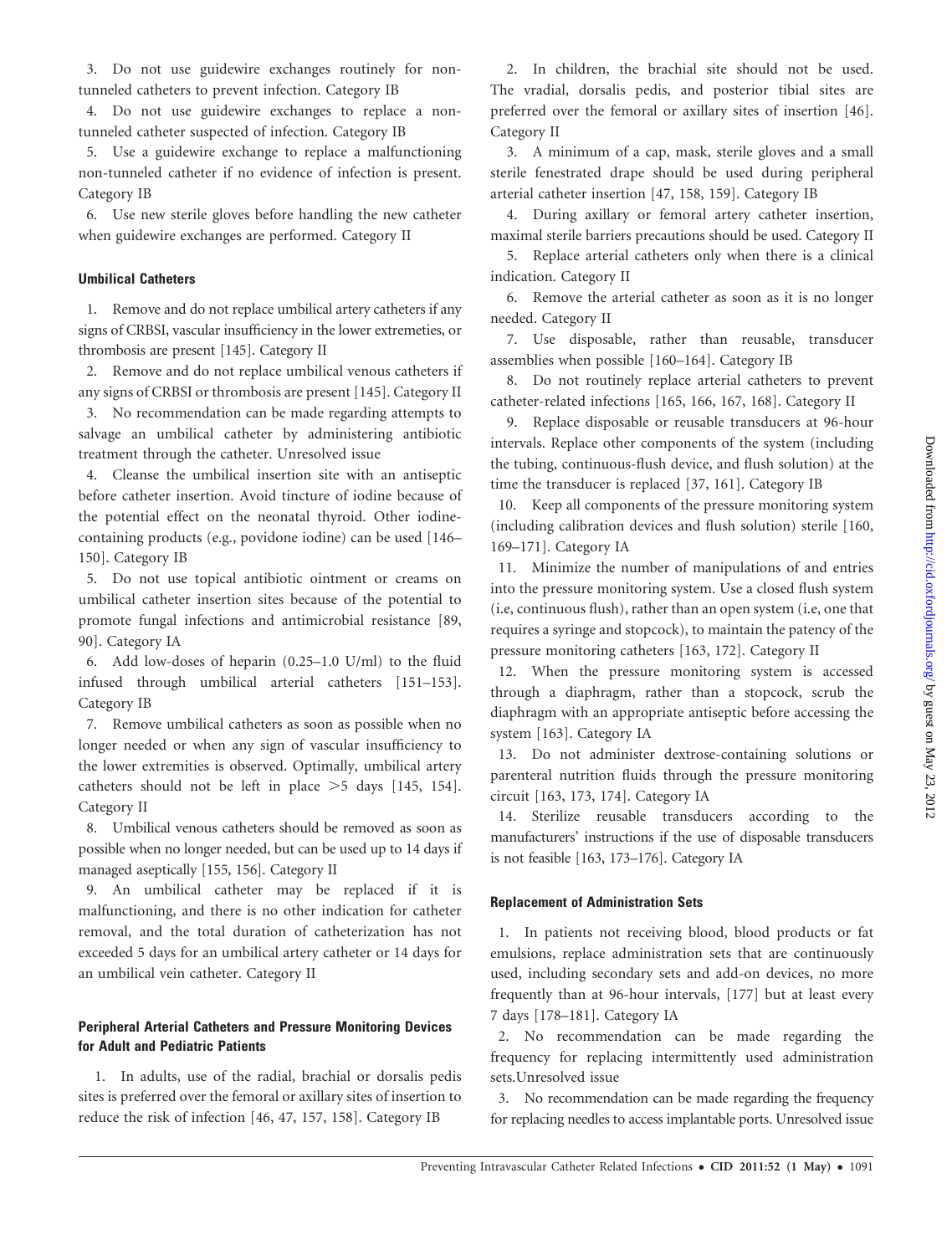4. Replace tubing used to administer blood, blood products, or fat emulsions (those combined with amino acids and glucose in a 3-in-1 admixture or infused separately) within 24 hours of initiating the infusion [182–185]. Category IB

5. Replace tubing used to administer propofol infusions every 6 or 12 hours, when the vial is changed, per the manufacturer's recommendation (FDA website Medwatch) [186]. Category IA

6. No recommendation can be made regarding the length of time a needle used to access implanted ports can remain in place. Unresolved issue

#### Needleless Intravascular Catheter Systems

1. Change the needleless components at least as frequently as the administration set. There is no benefit to changing these more frequently than every 72 hours. [39, 187–193]. Category II 2. Change needleless connectors no more frequently than every 72 hours or according to manufacturers' recommendations for the purpose of reducing infection rates [187, 189, 192, 193]. Category II

3. Ensure that all components of the system are compatible to minimize leaks and breaks in the system [194]. Category II

4. Minimize contamination risk by scrubbing the access port with an appropriate antiseptic (chlorhexidine, povidone iodine, an iodophor, or 70% alcohol) and accessing the port only with sterile devices [189, 192, 194–196]. Category IA

5. Use a needleless system to access IV tubing. Category IC

6. When needleless systems are used, a split septum valve may be preferred over some mechanical valves due to increased risk of infection with the mechanical valves [197–200]. Category II

#### Performance Improvement

Use hospital-specific or collaborative-based performance improvement initiatives in which multifaceted strategies are ''bundled'' together to improve compliance with evidence-based recommended practices [15, 69, 70, 201–205]. Category IB

#### Acknowledgments

Notice to Readers. In 2009, the Centers for Disease Control and Prevention (CDC) and Healthcare Infection Control Practices Advisory Committee (HICPAC) integrated current advances in guideline production and implementation into its development process (http://www.cdc.gov/ hicpac/guidelineMethod/guidelineMethod. html). The new methodology enables CDC and HICPAC to improve the validity and usability of its guidelines while also addressing emerging challenges in guideline development in the area of infection prevention and control. However, the Guidelines for the Prevention of Intravascular Catheter-Related Infections were initiated before the methodology was revised. Therefore, this guideline reflects the development methods that were used for guidelines produced prior to 2009. Future revisions will be performed using the updated methodology.

Financial support. E.P.D. Grant support through the NIH.

Potential conflicts of interest. N.P.O.'G. served as a board member for the ABIM Subspecialty Board for Critical Care Medicine. M.A. is an

employee of the Infusion Nurses Society, Honoraria from 3M, Becton Dickinson, Smiths Medical. L.A.B. is a consultant for Institute of Healthcare Improvement, Board membership for Theradoc, Medline. Honoraria from APIC, Clorox. E.P.D. consulting from Merck, Baxter, Ortho-McNeil, Targanta, Schering-Plough, Optimer, Cadence, Cardinal, BDGeneOhm, WebEx, Cerebrio, and Tyco. Grant support through the NIH. Payment for lecture from Merck. Payment for development of educational presentation from Medscape. Travel and meeting expenses paid for by ASHP, IDSA, ASM, American College of Surgeons, NQF, SHEA/CDC, HHS, Trauma Shock Inflammation and Sepsis Meeting (Munich), University of Minnesota. J.G. Honoria from Ethicon. S.O.H. provides research support from Angiotech; Honoraria from Angiotech, Merck. L.A.M provides research support from Astellas, Theravance, Pfizer; Consulting for Ash Access, Cadence, CorMedix, Catheter Connections, Carefusion, Sage, Bard, Teleflex; Payment for manuscript preparation from Catheter Connections. I.I.R. provides research support from Cubist, Enzon, and Basilea;Consulting for Clorox; Stock Equity or Options in Great Lakes Pharmaceuticalsand Inventive Protocol; Speakers Bureau for Cook, Inc.; Royalty income (patents owned by MD Anderson on which Dr. Raad in an inventor: American Medical Systems, Cook, Inc., Cook urological, Teleflex, TyRx, Medtronic, Biomet, Great Lakes Pharmaceuticals. A.R. consulting income from Eisai Pharmaceuticals, Discovery Laboratories. M.E.R. provides research support from Molnlycke, Cardinal Healthcare Foundation, Sanofi-Pasteur, 3M, and Cubist; Consulting from Semprus; Honorarium for lectures from 3M, Carefusion, Baxter and Becton Dickinson. Previously served on Board of Directors for Society for Healthcare Epidemiology of America. All other authors: no conflicts.

#### Healthcare Infection Control Practices Advisory Committee (HICPAC)

#### Chairman

BRENNAN, Patrick J., MD Chief Medical Officer Division of Infectious Diseases University of Pennsylvania Health System

#### Membership

BRATZLER, Dale, DO, MPH President and CEO Oklahoma Foundation for Medical Quality

BURNS, Lillian A., MT, MPH Infection Control Coordinator Greenwich Hospital, Infectious Diseases Department

ELWARD, Alexis, MD Assistant Professor, Pediatrics Infectious Diseases Washington University School of Medicine Department of Pediatrics Division of Infectious Diseases

HUANG, Susan, MD, MPH Assistant Professor, Medical Director, Epidemiology and Infection Prevention Division of Infectious Diseases, UC Irvine School of Medicine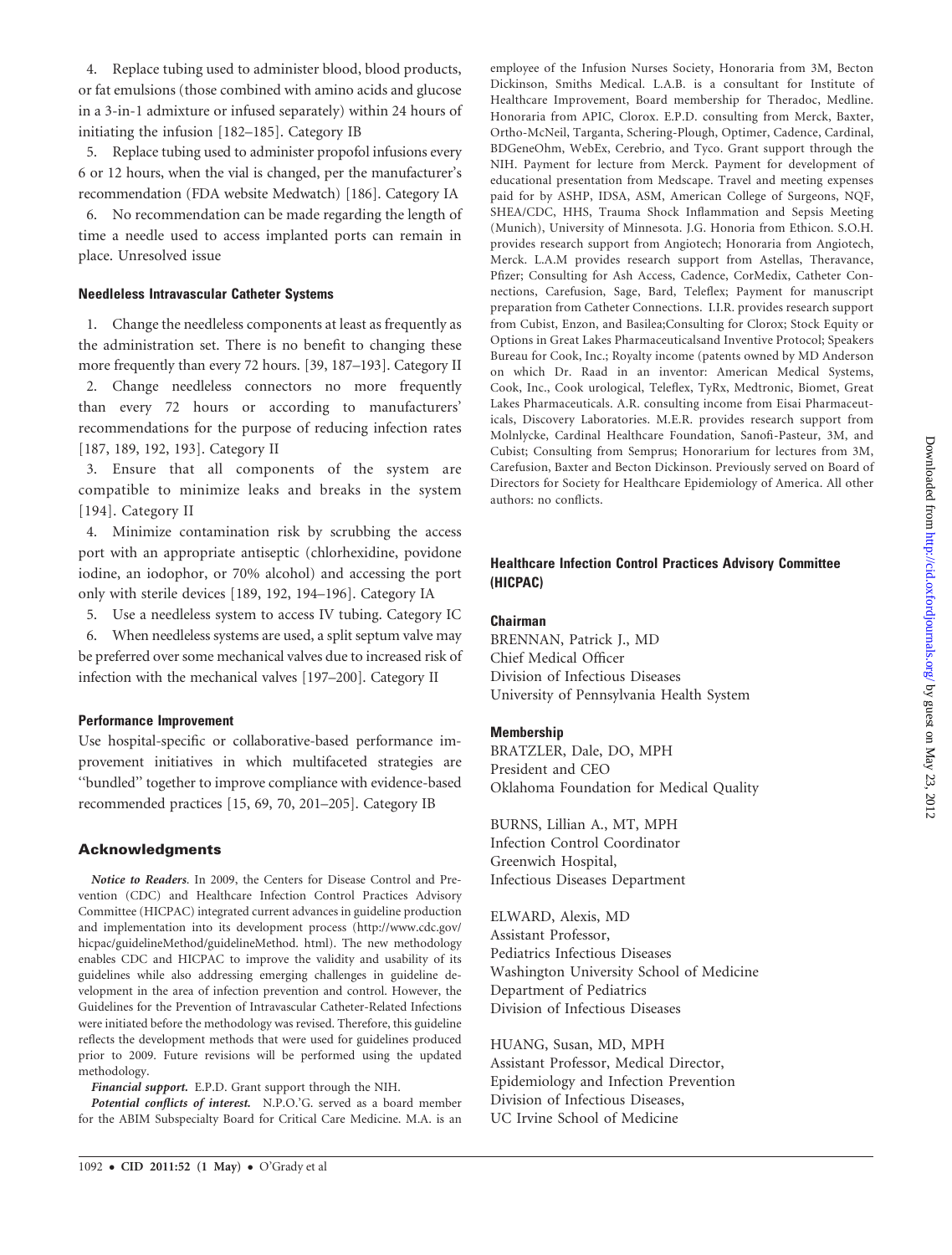LUNDSTROM, Tammy, MD, JD Chief Medical Officer Providence Hospital

MCCARTER, Yvette S., PhD Director, Clinical Microbiology Laboratory Department of Pathology University of Florida Health Science Center

MURPHY, Denise M. RN, MPH, CIC Vice President, Quality and Patient Safety Main Line Health System

#### Executive Secretary

BELL, Michael R., MD Deputy Director Division of Healthcare Quality Promotion Centers for Disease Control and Prevention

OSTROFF, Stephen, MD Director, Bureau of Epidemiology Pennsylvania Department of Health

OLMSTED, Russell N., MPH, CIC Epidemiologist Infection Control Services St. Joseph Mercy Health System

PEGUES, David Alexander, MD Professor of Medicine, Hospital Epidemiologist David Geffen School of Medicine at UCLA

PRONOVOST, Peter J., MD, PhD, FCCM Director, Johns Hopkins Quality and Safety Research Group Johns Hopkins Quality and Safety Research Group

SOULE, Barbara M., RN, MPA, CIC Practice Leader Infection Prevention and Control Services Joint Commission Resources/Joint Commission International

SCHECTER, William, P., MD Professor of Surgery Department of Surgery San Francisco General Hospital

### Ex-officio Members

Agency for Healthcare Research and Quality (AHRQ) BAINE, William B., MD Senior Medical Advisor Center for Outcomes and Evidence

Center for Medicare & Medicaid Services (CMS) MILLER, Jeannie, RN, MPH Deputy Director, Office of Clinical Standards and Quality

Food and Drug Administration (FDA)

MURPHEY, Sheila A., MD Branch Chief, Infection Control Devices Division of Anesthesiology, General Hospital Infection Control Dental Devices Center for Devices and Radiology Health

### Liaisons

Advisory Council for the Elimination of Tuberculosis (ACET) STRICOF, Rachel L., MPH New York State Department of Health

# American College of Occupational and

Environmental Medicine RUSSI, Mark, MD, MPH Professor of Medicine Yale University School of Medicine Director, Occupational Health Yale-New Haven Hospital

# American Health Care Assn (AHCA)

FITZLER, Sandra L., RN Senior Director of Clinical Services

# American Hospital Association (AHA)

SCHULMAN, Roslyne, MHA, MBA Director, Policy Development

Association of Professionals of Infection Control and Epidemiology, Inc. (APIC) DeBAUN, Barbara, MSN, RN, CIC

# Association of periOperative Registered Nursed (AORN)

BLANCHARD, Joan C., RN, BSN

# Council of State and Territorial Epidemiologists (CSTE)

KAINER, Marion MD, MPH Director, Hospital Infections and Antimicrobial Resistance Program Tennessee Department Health

# National Institute of Health (NIH)

HENDERSON, David, MD Deputy Director for Clinical Care Associate Director for Hospital Epidemiology and Quality Improvement NIH Clinical Center

#### Department of Veterans Affairs (VA)

ROSELLE, Gary A., MD National Program Director, Infectious Diseases VA Central Office Cincinnati VA Medical Center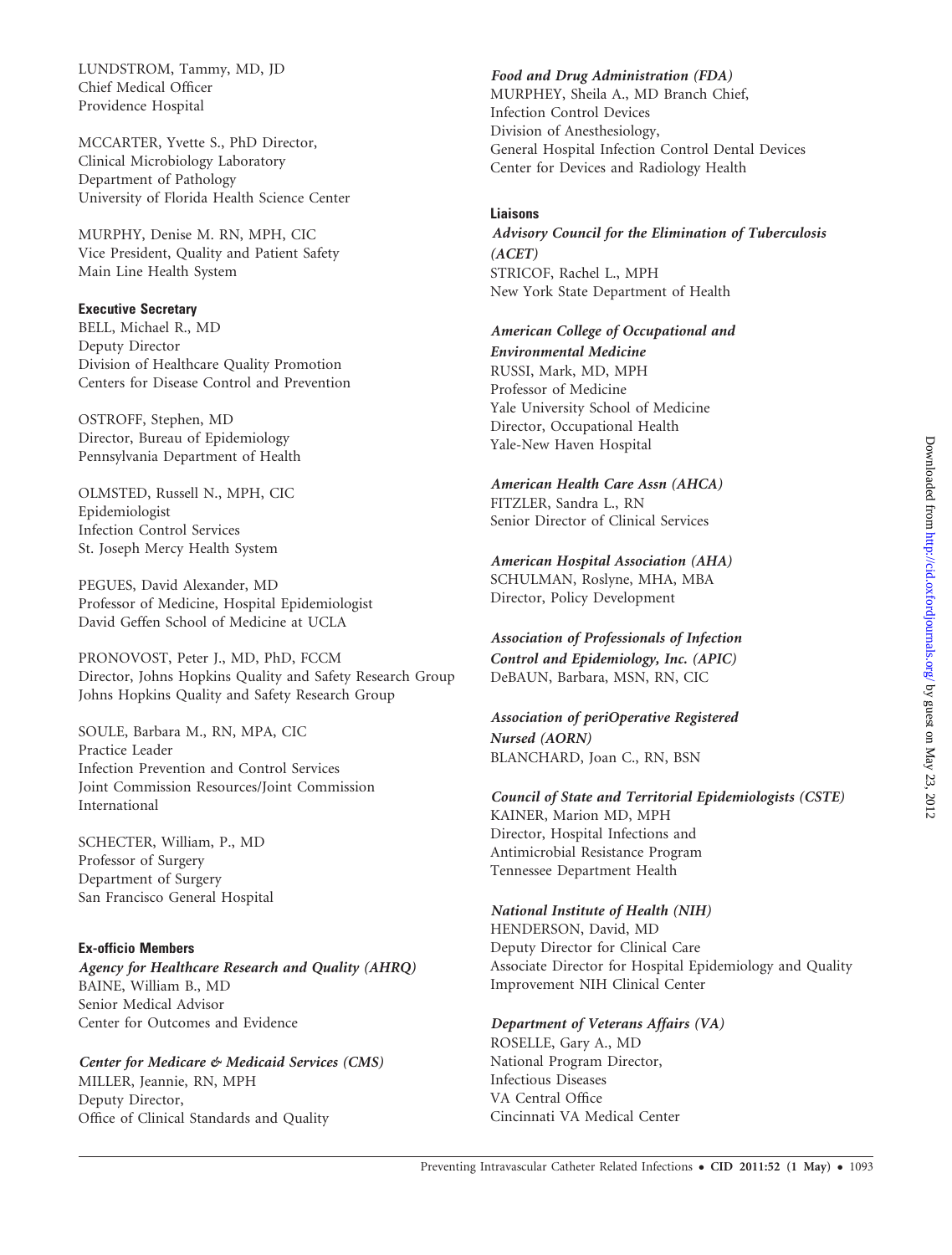Consumers Union

MCGIFFERT, Lisa Senior Policy Analyst on Health Issues Project Director Stop Hospital Infections Organization

# Infectious Disease Society of America (IDSA)

Huskins, W. Charles MD, MSc Division of Pediatric Infectious Diseases Assistant Professor of Pediatrics Mayo Clinic

# Public Health Agency of Canada

PATON, Shirley, RN, MN Senior Advisor Healthcare Acquired Infections Center for Communicable Diseases and Infection Control

# Society for Healthcare Epidemiology of America (SHEA)

MARAGAKIS, Lisa, MD Assistant Professor of Medicine John Hopkins Medical Institutions

# Society of Hospital Medicine

Saint, Sanjay, MD, MPH Director, Ann Arbor VA Medical Center/University of Michigan Patient Safety Enhancement Program

# The Joint Commission

WISE, Robert A., MD Vice President Division of Standards & Survey Methods

# References

- 1. Mermel LA. Prevention of intravascular catheter-related infections. (Erratum: Ann Intern Med 133:395, 2000). Ann Intern Med 2000; 132:391–402.
- 2. Dimick JB, Pelz RK, Consunji R, Swoboda SM, Hendrix CW, Lipsett PA. Increased resource use associated with catheter-related bloodstream infection in the surgical intensive care unit. Arch Surg 2001; 136:229–34.
- 3. Warren DK, Quadir WW, Hollenbeak CS, Elward AM, Cox MJ, Fraser VJ. Attributable cost of catheter-associated bloodstream infections among intensive care patients in a nonteaching hospital. Crit Care Med 2006; 34:2084–9.
- 4. Blot SI, Depuydt P, Annemans L, et al. Clinical and economic outcomes in critically ill patients with nosocomial catheter-related bloodstream infections. Clin Infect Dis 2005; 41:1591–8.
- 5. Renaud B, Brun-Buisson C. Outcomes of primary and catheterrelated bacteremia. A cohort and case-control study in critically ill patients. Am J Respir Crit Care Med 2001; 163:1584–90.
- 6. Maki DG, Kluger DM, Crnich CJ. The risk of bloodstream infection in adults with different intravascular devices: a systematic review of 200 published prospective studies. Mayo Clin Proc 2006; 81:1159–71.
- 7. Yoo S, Ha M, Choi D, Pai H. Effectiveness of surveillance of central catheter-related bloodstream infection in an ICU in Korea. Infect Control Hosp Epidemiol 2001; 22:433–6.
- 8. Warren DK, Zack JE, Cox MJ, Cohen MM, Fraser VJ. An educational intervention to prevent catheter-associated bloodstream infections in a non-teeaching community medical center. Crit Care Med 2003; 31:1959–63.
- 9. Warren DK, Zack JE, Mayfield JL, et al. The effect of an education program on the incidence of central venous catheter-

associated bloodstream infection in a medical ICU. Chest 2004; 126:1612–8.

- 10. Warren DK, Cosgrove SE, Diekema DJ, et al. A multicenter intervention to prevent catheter-associated bloodstream infections. Infect Control Hosp Epidemiol 2006; 27:662–9.
- 11. Higuera F, Rosenthal VD, Duarte P, Ruiz J, Franco G, Safdar N. The effect of process control on the incidence of central venous catheterassociated bloodstream infections and mortality in intensive care units in Mexico. Crit Care Med 2005; 33:2022–7.
- 12. Coopersmith CM, Rebmann TL, Zack JE, et al. Effect of an education program on decreasing catheter-related bloodstream infections in the surgical intensive care unit. Crit Care Med 2002; 30:59–64.
- 13. Coopersmith CM, Zack JE, Ward MR, et al. The impact of bedside behavior on catheter-related bacteremia in the intensive care unit. Arch Surg 2004; 139:131–6.
- 14. Sherertz RJ, Ely EW, Westbrook DM, et al. Education of physiciansin-training can decrease the risk for vascular catheter infection. Ann Intern Med 2000; 132:641–8.
- 15. Eggimann P, Harbarth S, Constantin MN, Touveneau S, Chevrolet JC, Pittet D. Impact of a prevention strategy targeted at vascular-access care on incidence of infections acquired in intensive care. Lancet 2000; 355:1864–8.
- 16. Nehme AE. Nutritional support of the hospitalized patient. The team concept. JAMA 1980; 243:1906–8.
- 17. Soifer NE, Borzak S, Edlin BR, Weinstein RA. Prevention of peripheral venous catheter complications with an intravenous therapy team: a randomized controlled trial. Arch Intern Med 1998; 158:473–7.
- 18. Tomford JW, Hershey CO, McLaren CE, Porter DK, Cohen DI. Intravenous therapy team and peripheral venous catheter-associated complications. A prospective controlled study. Arch Intern Med 1984; 144:1191–4.
- 19. Scalley RD, Van CS, Cochran RS. The impact of an i.v. team on the occurrence of intravenous-related phlebitis. A 30-month study. J Intraven Nurs 1992; 15:100–9.
- 20. Palefski SS, Stoddard GJ. The infusion nurse and patient complication rates of peripheral-short catheters. A prospective evaluation. J Intraven Nurs 2001; 24:113–23.
- 21. Miller JM, Goetz AM, Squier C, Muder RR. Reduction in nosocomial intravenous device-related bacteremias after institution of an intravenous therapy team. J Intraven Nurs 1996; 19:103–6.
- 22. Hunter MR. Development of a Vascular Access Team in an acute care setting. J Infus Nurs 2003; 26:86–91.
- 23. Hawes ML. A proactive approach to combating venous depletion in the hospital setting. J Infus Nurs 2007; 30:33–44.
- 24. Brunelle D. Impact of a dedicated infusion therapy team on the reduction of catheter-related nosocomial infections. J Infus Nurs 2003; 26:362–6.
- 25. Bosma TL, Jewesson PJ. An infusion program resource nurse consult service: our experience in a major Canadian teaching hospital. J Infus Nurs 2002; 25:310–5.
- 26. Pierce CA, Baker JJ. A nursing process model: quantifying infusion therapy resource consumption. J Infus Nurs 2004; 27:232–44.
- 27. Tomford JW, Hershey CO. The i.v. therapy team: impact on patient care and costs of hospitalization. NITA 1985; 8:387–9.
- 28. Davis D, O'Brien MA, Freemantle N, Wolf FM, Mazmanian P, Taylor-Vaisey A. Impact of formal continuing medical education: do conferences, workshops, rounds, and other traditional continuing education activities change physician behavior or health care outcomes? JAMA 1999; 282:867–74.
- 29. Alonso-Echanove J, Edwards JR, Richards MJ, et al. Effect of nurse staffing and antimicrobial-impregnated central venous catheters on the risk for bloodstream infections in intensive care units. Infect Control Hosp Epidemiol 2003; 24:916–25.
- 30. Fridkin SK, Pear SM, Williamson TH, Galgiani JN, Jarvis WR. The role of understaffing in central venous catheter-associated bloodstream infections. Infect Control Hosp Epidemiol 1996; 17:150–8.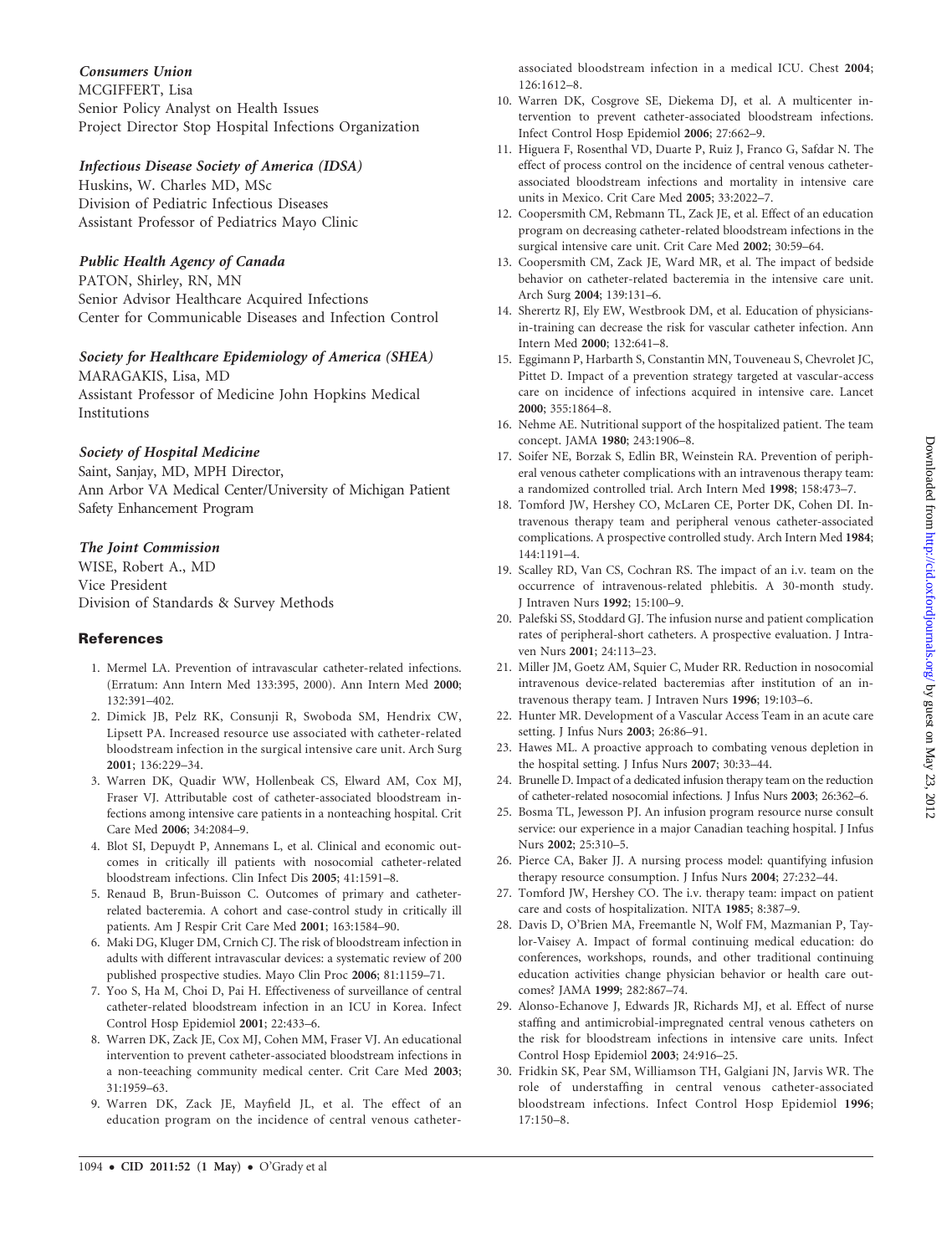- 31. Robert J, Fridkin SK, Blumberg HM, et al. The influence of the composition of the nursing staff on primary bloodstream infection rates in a surgical intensive care unit. Infect Control Hosp Epidemiol 2000; 21:12–7.
- 32. Maki DG, Goldman DA, Rhame FS. Infection control in intravenous therapy. Ann Intern Med 1973; 79:867–87.
- 33. Band JD, Maki DG. Steel needles used for intravenous therapy. Morbidity in patients with hematologic malignancy. Arch Intern Med 1980; 140:31–4.
- 34. Tully JL, Friedland GH, Baldini LM, Goldmann DA. Complications of intravenous therapy with steel needles and Teflon catheters. A comparative study. Am J Med 1981; 70:702–6.
- 35. Ryder MA. Peripheral access options. Surg Oncol Clin N Am 1995; 4:395–427.
- 36. Maki DG, Ringer M. Risk factors for infusion-related phlebitis with small peripheral venous catheters. A randomized controlled trial. Ann Intern Med 1991; 114:845–54.
- 37. Mermel LA, McCormick RD, Springman SR, Maki DG. The pathogenesis and epidemiology of catheter-related infection with pulmonary artery Swan-Ganz catheters: a prospective study utilizing molecular subtyping. Am J Med 1991; 91:197S–205.
- 38. Parienti JJ, Thirion M, Megarbane B, et al. Femoral vs jugular venous catheterization and risk of nosocomial events in adults requiring acute renal replacement therapy: a randomized controlled trial. JAMA 2008; 299:2413–22.
- 39. Moretti EW, Ofstead CL, Kristy RM, Wetzler HP. Impact of central venous catheter type and methods on catheter-related colonization and bacteraemia. J Hosp Infect 2005; 61:139–45.
- 40. Nagashima G, Kikuchi T, Tsuyuzaki H, et al. To reduce catheterrelated bloodstream infections: is the subclavian route better than the jugular route for central venous catheterization? J Infect Chemother 2006; 12:363–5.
- 41. Ruesch S, Walder B, Tramer MR. Complications of central venous catheters: internal jugular versus subclavian access–a systematic review. Crit Care Med 2002; 30:454–60.
- 42. Sadoyama G, Gontijo Filho PP. Comparison between the jugular and subclavian vein as insertion site for central venous catheters: microbiological aspects and risk factors for colonization and infection. Braz J Infect Dis 2003; 7:142–8.
- 43. Heard SO, Wagle M, Vijayakumar E, et al. Influence of triple-lumen central venous catheters coated with chlorhexidine and silver sulfadiazine on the incidence of catheter-related bacteremia. Arch Intern Med 1998; 158:81–7.
- 44. Richet H, Hubert B, Nitemberg G, et al. Prospective multicenter study of vascular-catheter-related complications and risk factors for positive central-catheter cultures in intensive care unit patients. J Clin Microbiol 1990; 28:2520–5.
- 45. Safdar N, Kluger DM, Maki DG. A review of risk factors for catheterrelated bloodstream infection caused by percutaneously inserted, noncuffed central venous catheters: implications for preventive strategies. Medicine (Baltimore) 2002; 81:466–79.
- 46. Lorente L, Jimenez A, Iribarren JL, Jimenez JJ, Martin MM, Mora ML. The micro-organism responsible for central venous catheter related bloodstream infection depends on catheter site. Intensive Care Med 2006; 32:1449–50.
- 47. Traore O, Liotier J, Souweine B. Prospective study of arterial and central venous catheter colonization and of arterial- and central venous catheterrelated bacteremia in intensive care units. Crit Care Med 2005; 33:1276–80.
- 48. Joynt GM, Kew J, Gomersall CD, Leung VY, Liu EK. Deep venous thrombosis caused by femoral venous catheters in critically ill adult patients. Chest 2000; 117:178–83.
- 49. Mian NZ, Bayly R, Schreck DM, Besserman EB, Richmand D. Incidence of deep venous thrombosis associated with femoral venous catheterization. Acad Emerg Med 1997; 4:1118–21.
- 50. Merrer J, De Jonghe B, Golliot F, et al. Complications of femoral and subclavian venous catheterization in critically ill patients: a randomized controlled trial. JAMA 2001; 286:700–7.
- 51. Goetz AM, Wagener MM, Miller JM, Muder RR. Risk of infection due to central venous catheters: effect of site of placement and catheter type. Infect Control Hosp Epidemiol 1998; 19:842–5.
- 52. Robinson JF, Robinson WA, Cohn A, Garg K, Armstrong JD, 2nd. Perforation of the great vessels during central venous line placement. Arch Intern Med 1995; 155:1225–8.
- 53. Trottier SJ, Veremakis C, O'Brien J, Auer AI. Femoral deep vein thrombosis associated with central venous catheterization: results from a prospective, randomized trial. Crit Care Med 1995; 23:52–9.
- 54. Lorente L, Henry C, Martin MM, Jimenez A, Mora ML. Central venous catheter-related infection in a prospective and observational study of 2,595 catheters. Crit Care 2005; 9:R631–5.
- 55. Schillinger F, Schillinger D, Montagnac R, Milcent T. Post catheterisation vein stenosis in haemodialysis: comparative angiographic study of 50 subclavian and 50 internal jugular accesses. Nephrol Dial Transplant 1991; 6:722–4.
- 56. Cimochowski GE, Worley E, Rutherford WE, Sartain J, Blondin J, Harter H. Superiority of the internal jugular over the subclavian access for temporary dialysis. Nephron 1990; 54:154–61.
- 57. Barrett N, Spencer S, McIvor J, Brown EA. Subclavian stenosis: a major complication of subclavian dialysis catheters. Nephrol Dial Transplant 1988; 3:423–5.
- 58. Trerotola SO, Kuhn-Fulton J, Johnson MS, Shah H, Ambrosius WT, Kneebone PH. Tunneled infusion catheters: increased incidence of symptomatic venous thrombosis after subclavian versus internal jugular venous access. Radiology 2000; 217:89–93.
- 59. National Kidney Foundation. III. NKF-K/DOQI Clinical Practice Guidelines for Vascular Access: update 2000. Am J Kidney Dis 2001; 37:S137–81.
- 60. Hind D, Calvert N, McWilliams R, et al. Ultrasonic locating devices for central venous cannulation: meta-analysis. BMJ 2003; 327:361.
- 61. Randolph AG, Cook DJ, Gonzales CA, Pribble CG. Ultrasound guidance for placement of central venous catheters: a meta-analysis of the literature. Crit Care Med 1996; 24:2053–8.
- 62. Froehlich CD, Rigby MR, Rosenberg ES, et al. Ultrasound-guided central venous catheter placement decreases complications and decreases placement attempts compared with the landmark technique in patients in a pediatric intensive care unit. Crit Care Med 2009; 37:1090–6.
- 63. Lamperti M, Caldiroli D, Cortellazzi P, et al. Safety and efficacy of ultrasound assistance during internal jugular vein cannulation in neurosurgical infants. Intensive Care Med 2008; 34:2100–5.
- 64. Schweickert WD, Herlitz J, Pohlman AS, Gehlbach BK, Hall JB, Kress JP. A randomized, controlled trial evaluating postinsertion neck ultrasound in peripherally inserted central catheter procedures. Crit Care Med 2009; 37:1217–21.
- 65. Clark-Christoff N, Watters VA, Sparks W, Snyder P, Grant JP. Use of triple-lumen subclavian catheters for administration of total parenteral nutrition. JPEN J Parenter Enteral Nutr 1992; 16:403–7.
- 66. Early TF, Gregory RT, Wheeler JR, Snyder SO Jr., Gayle RG. Increased infection rate in double-lumen versus single-lumen Hickman catheters in cancer patients. South Med J 1990; 83:34–6.
- 67. Hilton E, Haslett TM, Borenstein MT, Tucci V, Isenberg HD, Singer C. Central catheter infections: single- versus triple-lumen catheters. Influence of guide wires on infection rates when used for replacement of catheters. Am J Med 1988; 84:667–72.
- 68. Yeung C, May J, Hughes R. Infection rate for single lumen v triple lumen subclavian catheters. Infect Control Hosp Epidemiol 1988; 9:154–8.
- 69. Pronovost P, Needham D, Berenholtz S, et al. An intervention to decrease catheter-related bloodstream infections in the ICU. N Engl J Med 2006; 355:2725–32.
- 70. Berenholtz SM, Pronovost PJ, Lipsett PA, et al. Eliminating catheterrelated bloodstream infections in the intensive care unit. Crit Care Med 2004; 32:2014–20.
- 71. Lederle FA, Parenti CM, Berskow LC, Ellingson KJ. The idle intravenous catheter. Ann Intern Med 1992; 116:737–8.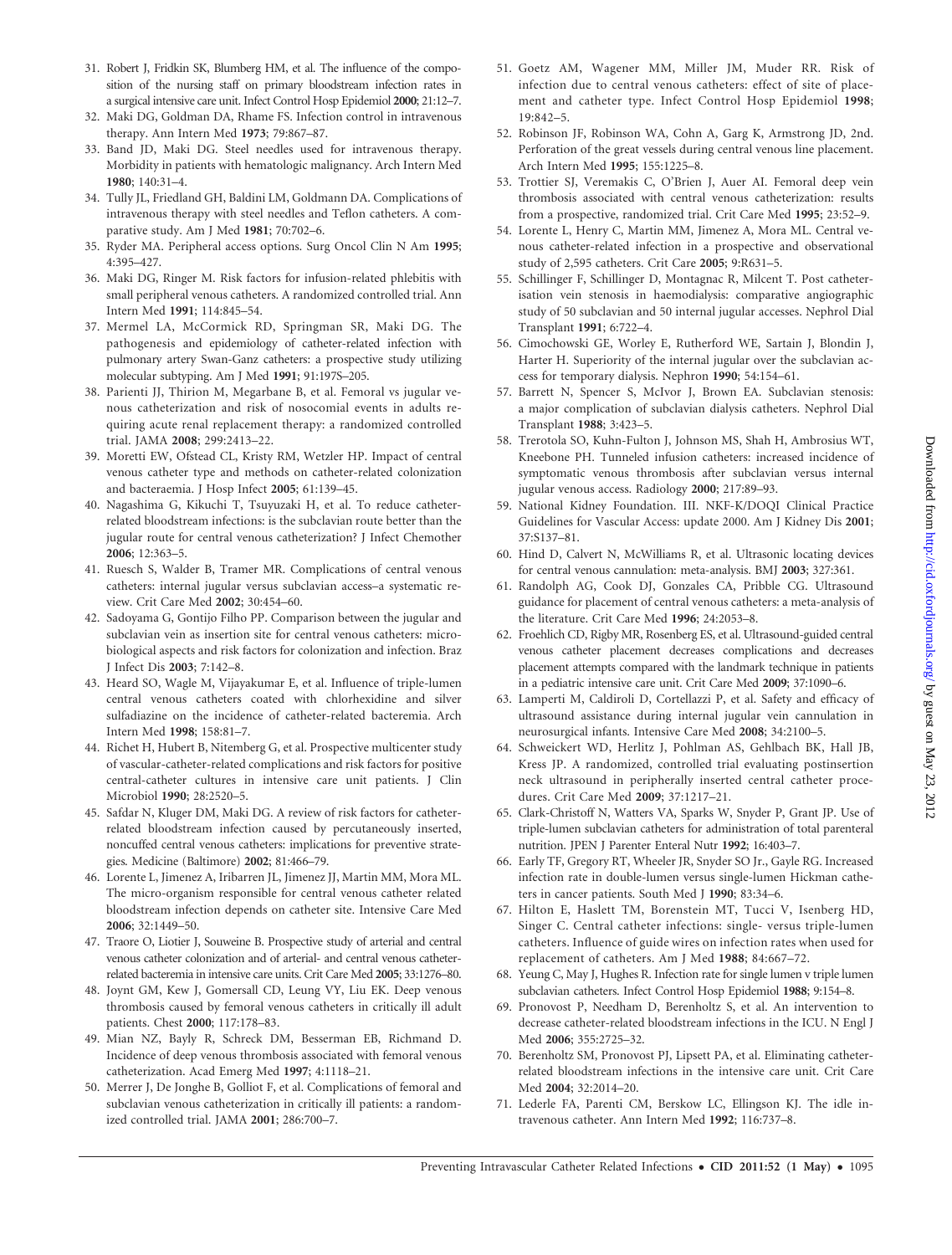- 72. Parenti CM, Lederle FA, Impola CL, Peterson LR. Reduction of unnecessary intravenous catheter use. Internal medicine house staff participate in a successful quality improvement project. Arch Intern Med 1994; 154:1829–32.
- 73. Abi-Said D, Raad I, Umphrey J, et al. Infusion therapy team and dressing changes of central venous catheters. Infect Control Hosp Epidemiol 1999; 20:101–5.
- 74. Capdevila JA, Segarra A, Pahissa A. Catheter-related bacteremia in patients undergoing hemodialysis. Ann Intern Med 1998; 128:600.
- 75. Mermel LA, Maki DG. Infectious complications of Swan-Ganz pulmonary artery catheters. Pathogenesis, epidemiology, prevention, and management. Am J Respir Crit Care Med 1994; 149:1020–36.
- 76. Raad II, Hohn DC, Gilbreath BJ, et al. Prevention of central venous catheter-related infections by using maximal sterile barrier precautions during insertion. Infect Control Hosp Epidemiol 1994; 15:231–8.
- 77. Boyce JM, Pittet D. Guideline for hand hygiene in health-care settings: recommendations of the Healthcare Infection Control Practices Advisory Committee and the HICPAC/SHEA/APIC/IDSA Hand Hygiene Task Force. Infect Control Hosp Epidemiol 2002; 23:S3–40.
- 78. Bischoff WE, Reynolds TM, Sessler CN, Edmond MB, Wenzel RP. Handwashing compliance by health care workers: the impact of introducing an accessible, alcohol-based hand antiseptic. Arch Intern Med 2000; 160:1017–21.
- 79. Pittet D, Dharan S, Touveneau S, Sauvan V, Perneger TV. Bacterial contamination of the hands of hospital staff during routine patient care. Arch Intern Med 1999; 159:821–6.
- 80. Carrer S, Bocchi A, Bortolotti M, et al. Effect of different sterile barrier precautions and central venous catheter dressing on the skin colonization around the insertion site. Minerva Anestesiol 2005; 71:197–206.
- 81. Cohen Y, Fosse JP, Karoubi P, et al. The "hands-off" catheter and the prevention of systemic infections associated with pulmonary artery catheter: a prospective study. Am J Respir Crit Care Med 1998; 157:284–7.
- 82. Maki DG, Ringer M, Alvarado CJ. Prospective randomised trial of povidone-iodine, alcohol, and chlorhexidine for prevention of infection associated with central venous and arterial catheters. Lancet 1991; 338:339–43.
- 83. Mimoz O, Pieroni L, Lawrence C, et al. Prospective, randomized trial of two antiseptic solutions for prevention of central venous or arterial catheter colonization and infection in intensive care unit patients. Crit Care Med 1996; 24:1818–23.
- 84. Maki DG, Stolz SS, Wheeler S, Mermel LA. A prospective, randomized trial of gauze and two polyurethane dressings for site care of pulmonary artery catheters: implications for catheter management. Crit Care Med 1994; 22:1729–37.
- 85. Bijma R, Girbes AR, Kleijer DJ, Zwaveling JH. Preventing central venous catheter-related infection in a surgical intensive-care unit. Infect Control Hosp Epidemiol 1999; 20:618–20.
- 86. Madeo M, Martin CR, Turner C, Kirkby V, Thompson DR. A randomized trial comparing Arglaes (a transparent dressing containing silver ions) to Tegaderm (a transparent polyurethane dressing) for dressing peripheral arterial catheters and central vascular catheters. Intensive Crit Care Nurs 1998; 14:187–91.
- 87. Rasero L, Degl'Innocenti M, Mocali M, et al. Comparison of two different time interval protocols for central venous catheter dressing in bone marrow transplant patients: results of a randomized, multicenter study. The Italian Nurse Bone Marrow Transplant Group (GITMO). Haematologica 2000; 85:275–9.
- 88. Zakrzewska-Bode A, Muytjens HL, Liem KD, Hoogkamp-Korstanje JA. Mupirocin resistance in coagulase-negative staphylococci, after topical prophylaxis for the reduction of colonization of central venous catheters. J Hosp Infect 1995; 31:189–93.
- 89. Flowers RH, Schwenzer KJ, Kopel RF, Fisch MJ, Tucker SI, Farr BM. Efficacy of an attachable subcutaneous cuff for the prevention of in-

travascular catheter-related infection. A randomized, controlled trial. JAMA 1989; 261:878–83.

- 90. Robbins J, Cromwell P, Korones DN. Swimming and central venous catheter-related infections in the child with cancer. J Pediatr Oncol Nurs 1999; 16:51–6.
- 91. Howell PB, Walters PE, Donowitz GR, Farr BM. Risk factors for infection of adult patients with cancer who have tunnelled central venous catheters. Cancer 1995; 75:1367–75.
- 92. Ivy DD, Calderbank M, Wagner BD, et al. Closed-hub systems with protected connections and the reduction of risk of catheter-related bloodstream infection in pediatric patients receiving intravenous prostanoid therapy for pulmonary hypertension. Infect Control Hosp Epidemiol 2009; 30:823–9.
- 93. Timsit JF, Schwebel C, Bouadma L, et al. Chlorhexidine-impregnated sponges and less frequent dressing changes for prevention of catheterrelated infections in critically ill adults: a randomized controlled trial. JAMA 2009; 301:1231–41.
- 94. Rao SP, Oreopoulos DG. Unusual complications of a polyurethane PD catheter. Perit Dial Int 1997; 17:410–2.
- 95. Riu S, Ruiz CG, Martinez-Vea A, Peralta C, Oliver JA. Spontaneous rupture of polyurethane peritoneal catheter. A possible deleterious effect of mupirocin ointment. Nephrol Dial Transplant 1998; 13:1870–1.
- 96. Garland JS, Alex CP, Mueller CD, et al. A randomized trial comparing povidone-iodine to a chlorhexidine gluconate-impregnated dressing for prevention of central venous catheter infections in neonates. Pediatrics 2001; 107:1431–6.
- 97. Ho KM, Litton E. Use of chlorhexidine-impregnated dressing to prevent vascular and epidural catheter colonization and infection: a meta-analysis. J Antimicrob Chemother 2006; 58:281–7.
- 98. Levy I, Katz J, Solter E, et al. Chlorhexidine-impregnated dressing for prevention of colonization of central venous catheters in infants and children: a randomized controlled study. Pediatr Infect Dis J 2005; 24:676–9.
- 99. Lorenzen AN, Itkin DJ. Surveillance of infection in home care. Am J Infect Control 1992; 20:326–9.
- 100. White MC. Infections and infection risks in home care settings. Infect Control Hosp Epidemiol 1992; 13:535–9.
- 101. White MC, Ragland KE. Surveillance of intravenous catheter-related infections among home care clients. Am J Infect Control 1994; 22:231–5.
- 102. Bleasdale SC, Trick WE, Gonzalez IM, Lyles RD, Hayden MK, Weinstein RA. Effectiveness of chlorhexidine bathing to reduce catheter-associated bloodstream infections in medical intensive care unit patients. Arch Intern Med 2007; 167:2073–9.
- 103. Munoz-Price LS, Hota B, Stemer A, Weinstein RA. Prevention of bloodstream infections by use of daily chlorhexidine baths for patients at a long-term acute care hospital. Infect Control Hosp Epidemiol 2009; 30:1031–5.
- 104. Popovich KJ, Hota B, Hayes R, Weinstein RA, Hayden MK. Effectiveness of routine patient cleansing with chlorhexidine gluconate for infection prevention in the medical intensive care unit. Infect Control Hosp Epidemiol 2009; 30:959–63.
- 105. Yamamoto AJ, Solomon JA, Soulen MC, et al. Sutureless securement device reduces complications of peripherally inserted central venous catheters. J Vasc Interv Radiol 2002; 13:77–81.
- 106. Brun-Buisson C, Doyon F, Sollet JP, Cochard JF, Cohen Y, Nitenberg G. Prevention of intravascular catheter-related infection with newer chlorhexidine-silver sulfadiazine-coated catheters: a randomized controlled trial. Intensive Care Med 2004; 30:837–43.
- 107. Ostendorf T, Meinhold A, Harter C, et al. Chlorhexidine and silversulfadiazine coated central venous catheters in haematological patients–a double-blind, randomised, prospective, controlled trial. Support Care Cancer 2005; 13:993–1000.
- 108. Rupp ME, Lisco SJ, Lipsett PA, et al. Effect of a second-generation venous catheter impregnated with chlorhexidine and silver sulfadiazine on central catheter-related infections: a randomized, controlled trial. Ann Intern Med 2005; 143:570–80.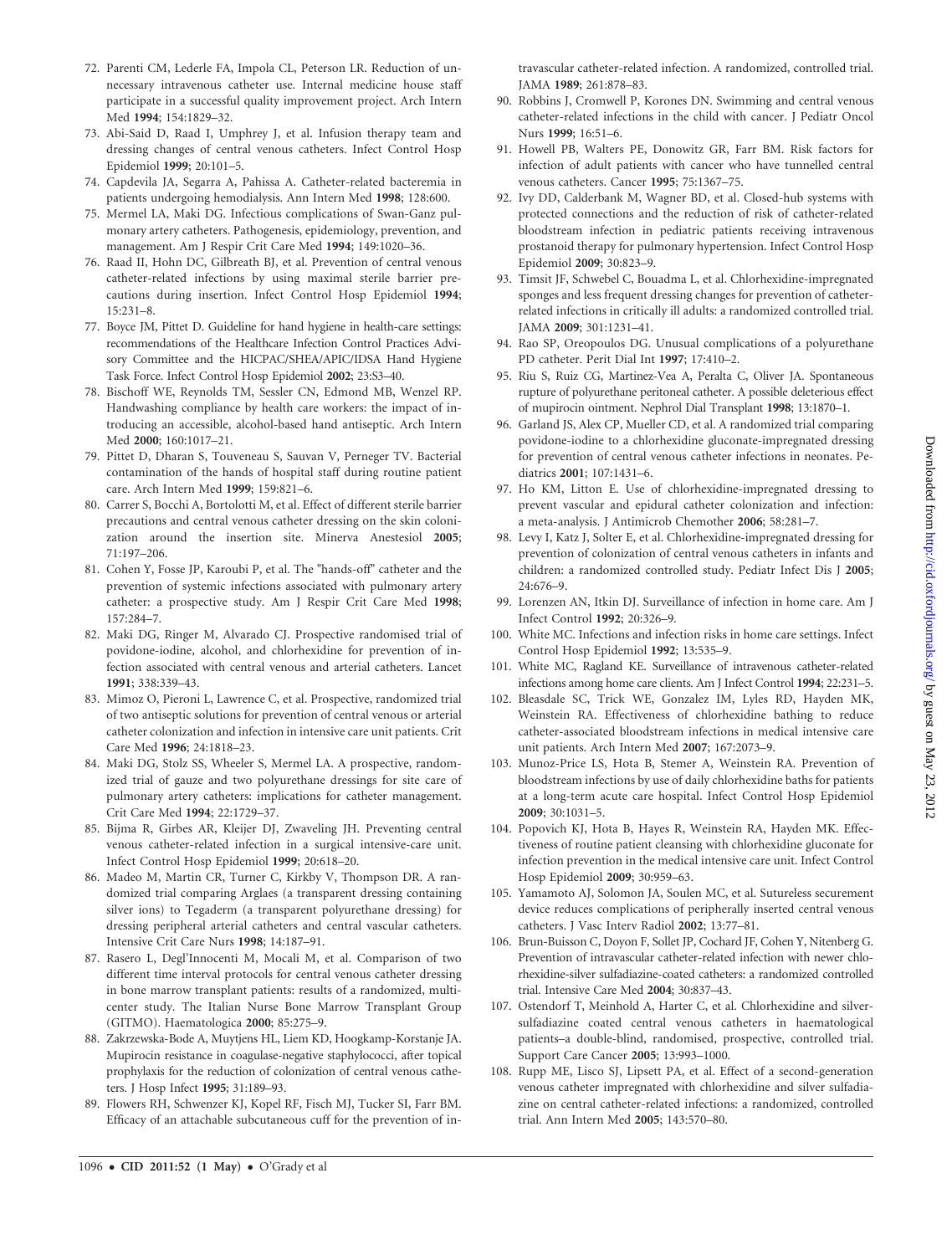- 109. Darouiche RO, Raad II, Heard SO, et al. A comparison of two antimicrobial-impregnated central venous catheters. Catheter Study Group. N Engl J Med 1999; 340:1–8.
- 110. Raad I, Darouiche R, Dupuis J, et al. Central venous catheters coated with minocycline and rifampin for the prevention of catheter-related colonization and bloodstream infections. A randomized, doubleblind trial. The Texas Medical Center Catheter Study Group. Ann Intern Med 1997; 127:267–74.
- 111. Hanna H, Benjamin R, Chatzinikolaou I, et al. Long-term silicone central venous catheters impregnated with minocycline and rifampin decrease rates of catheter-related bloodstream infection in cancer patients: a prospective randomized clinical trial. J Clin Oncol 2004; 22:3163–71.
- 112. Bhutta A, Gilliam C, Honeycutt M, et al. Reduction of bloodstream infections associated with catheters in paediatric intensive care unit: stepwise approach. BMJ 2007; 334:362–5.
- 113. Chelliah A, Heydon KH, Zaoutis TE, et al. Observational trial of antibiotic-coated central venous catheters in critically ill pediatric patients. Pediatr Infect Dis J 2007; 26:816–20.
- 114. van de Wetering MD, van Woensel JBM. Prophylactic antibiotics for preventing early central venous catheter Gram positive infections in oncology patients. Cochrane Database of Systematic Reviews 2007; Issue 1. Art. No.: CD003295. DOI: 10.1002/ 14651858.CD003295.pub2.
- 115. Maki DG, Band JD. A comparative study of polyantibiotic and iodophorointments in prevention of vascular catheter-related infection. Am J Med 1981; 70:739–44.
- 116. Fukunaga A, Naritaka H, Fukaya R, Tabuse M, Nakamura T. Povidoneiodine ointment and gauze dressings associated with reduced catheterrelated infection in seriously ill neurosurgical patients. Infect Control Hosp Epidemiol 2004; 25:696–8.
- 117. Johnson DW, MacGinley R, Kay TD, et al. A randomized controlled trial of topical exit site mupirocin application in patients with tunnelled, cuffed haemodialysis catheters. Nephrol Dial Transplant 2002; 17:1802–7.
- 118. Fong IW. Prevention of haemodialysis and peritoneal dialysis catheter related infection by topical povidone-iodine. Postgrad Med J 1993; 69(Suppl 3):S15–7.
- 119. Levin A, Mason AJ, Jindal KK, Fong IW, Goldstein MB. Prevention of hemodialysis subclavian vein catheter infections by topical povidoneiodine. Kidney Int 1991; 40:934–8.
- 120. Schwartz C, Henrickson KJ, Roghmann K, Powell K. Prevention of bacteremia attributed to luminal colonization of tunneled central venous catheters with vancomycin-susceptible organisms. J Clin Oncol 1990; 8:1591–7.
- 121. Rackoff WR, Weiman M, Jakobowski D, et al. A randomized, controlled trial of the efficacy of a heparin and vancomycin solution in preventing central venous catheter infections in children. J Pediatr 1995; 127:147–51.
- 122. Carratala J, Niubo J, Fernandez-Sevilla A, et al. Randomized, double-blind trial of an antibiotic-lock technique for prevention of gram-positive central venous catheter-related infection in neutropenic patients with cancer. Antimicrob Agents Chemother 1999; 43:2200–4.
- 123. Jurewitsch B, Lee T, Park J, Jeejeebhoy K. Taurolidine 2% as an antimicrobial lock solution for prevention of recurrent catheter-related bloodstream infections. J Parenter Enteral Nutr 1998; 22:242–4.
- 124. Henrickson KJ, Axtell RA, Hoover SM, et al. Prevention of central venous catheter-related infections and thrombotic events in immunocompromised children by the use of vancomycin/ciprofloxacin/ heparin flush solution: a randomized, multicenter, double-blind trial. J Clin Oncol 2000; 18:1269–78.
- 125. Garland JS, Alex CP, Henrickson KJ, McAuliffe TL, Maki DG. A vancomycin-heparin lock solution for prevention of nosocomial bloodstream infection in critically ill neonates with peripherally inserted central venous catheters: a prospective, randomized trial. Pediatrics 2005; 116:e198–205.
- 126. Daghistani D, Horn M, Rodriguez Z, Schoenike S, Toledano S. Prevention of indwelling central venous catheter sepsis. Med Pediatr Oncol 1996; 26:405–8.
- 127. Barriga FJ, Varas M, Potin M, et al. Efficacy of a vancomycin solution to prevent bacteremia associated with an indwelling central venous catheter in neutropenic and non-neutropenic cancer patients. Med Pediatr Oncol 1997; 28:196–200.
- 128. Dogra GK, Herson H, Hutchison B, et al. Prevention of tunneled hemodialysis catheter-related infections using catheter-restricted filling with gentamicin and citrate: a randomized controlled study. J Am Soc Nephrol 2002; 13:2133–9.
- 129. Allon M. Prophylaxis against dialysis catheter-related bacteremia with a novel antimicrobial lock solution. Clin Infect Dis 2003; 36:1539–44.
- 130. Elhassan NO, Stevens TP, Gigliotti F, Hardy DJ, Cole CA, Sinkin RA. Vancomycin usage in central venous catheters in a neonatal intensive care unit. Pediatr Infect Dis J 2004; 23:201–6.
- 131. McIntyre CW, Hulme LJ, Taal M, Fluck RJ. Locking of tunneled hemodialysis catheters with gentamicin and heparin. Kidney Int 2004; 66:801–5.
- 132. Betjes MG, van Agteren M. Prevention of dialysis catheter-related sepsis with a citrate-taurolidine-containing lock solution. Nephrol Dial Transplant 2004; 19:1546–1.
- 133. Weijmer MC, van den Dorpel MA, Van de Ven PJ, et al. Randomized, clinical trial comparison of trisodium citrate 30% and heparin as catheter-locking solution in hemodialysis patients. J Am Soc Nephrol 2005; 16:2769–77.
- 134. Bleyer AJ, Mason L, Russell G, Raad II, Sherertz RJ. A randomized, controlled trial of a new vascular catheter flush solution (minocycline-EDTA) in temporary hemodialysis access. Infect Control Hosp Epidemiol 2005; 26:520–4.
- 135. Kim SH, Song KI, Chang JW, et al. Prevention of uncuffed hemodialysis catheter-related bacteremia using an antibiotic lock technique: a prospective, randomized clinical trial. Kidney Int 2006; 69:161–4.
- 136. Al-Hwiesh AK, Abdul-Rahman IS. Successful prevention of tunneled, central catheter infection by antibiotic lock therapy using vancomycin and gentamycin. Saudi J Kidney Dis Transpl 2007; 18:239–47.
- 137. Nori US, Manoharan A, Yee J, Besarab A. Comparison of low-dose gentamicin with minocycline as catheter lock solutions in the prevention of catheter-related bacteremia. Am J Kidney Dis 2006; 48:596–605.
- 138. Saxena AK, Panhotra BR, Sundaram DS, et al. Tunneled catheters' outcome optimization among diabetics on dialysis through antibiotic-lock placement. Kidney Int 2006; 70:1629–35.
- 139. Randolph AG, Cook DJ, Gonzales CA, Andrew M. Benefit of heparin in central venous and pulmonary artery catheters: a meta-analysis of randomized controlled trials. Chest 1998; 113:165–71.
- 140. Tager IB, Ginsberg MB, Ellis SE, et al. An epidemiologic study of the risks associated with peripheral intravenous catheters. Am J Epidemiol 1983; 118:839–51.
- 141. Lai KK. Safety of prolonging peripheral cannula and i.v. tubing use from 72 hours to 96 hours. Am J Infect Control 1998; 26: 66–70.
- 142. Van Donk P, Rickard CM, McGrail MR, Doolan G. Routine replacement versus clinical monitoring of peripheral intravenous catheters in a regional hospital in the home program: a randomized controlled trial. Infect Control Hosp Epidemiol 2009; 30:915–7.
- 143. Webster J, Clarke S, Paterson D, et al. Routine care of peripheral intravenous catheters versus clinically indicated replacement: randomised controlled trial. BMJ 2008; 337:a339.
- 144. Webster J, Osborne S, Rickard C, Hall J. Clinically-indicated replacement versus routine replacement of peripheral venous catheters. Cochrane Database Syst Rev 2010; 3:CD007798.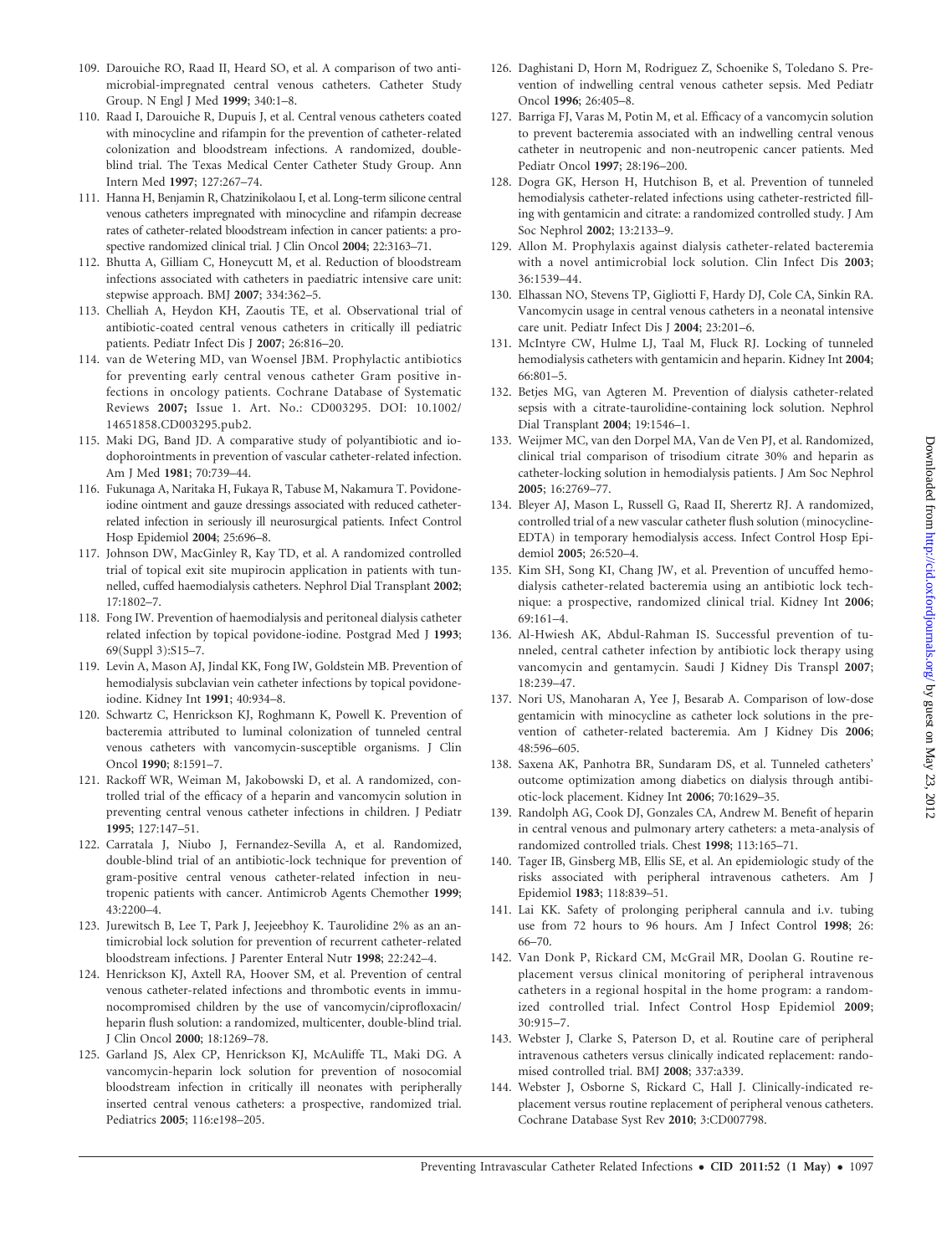- 145. Boo NY, Wong NC, Zulkifli SS, Lye MS. Risk factors associated with umbilical vascular catheter-associated thrombosis in newborn infants. J Paediatr Child Health 1999; 35:460–5.
- 146. Garland JS, Buck RK, Maloney P, et al. Comparison of 10% povidoneiodine and 0.5% chlorhexidine gluconate for the prevention of peripheral intravenous catheter colonization in neonates: a prospective trial. Pediatr Infect Dis J 1995; 14:510–6.
- 147. Krauss AN, Albert RF, Kannan MM. Contamination of umbilical catheters in the newborn infant. J Pediatr 1970; 77:965–9.
- 148. Landers S, Moise AA, Fraley JK, Smith EO, Baker CJ. Factors associated with umbilical catheter-related sepsis in neonates. Am J Dis Child 1991; 145:675–80.
- 149. Cronin WA, Germanson TP, Donowitz LG. Intravascular catheter colonization and related bloodstream infection in critically ill neonates. Infect Control Hosp Epidemiol 1990; 11:301–8.
- 150. Miller KL, Coen PE, White WJ, Hurst WJ, Achey BE, Lang CM. Effectiveness of skin absorption of tincture of I in blocking radioiodine from the human thyroid gland. Health Phys 1989; 56:911–4.
- 151. Ankola PA, Atakent YS. Effect of adding heparin in very low concentration to the infusate to prolong the patency of umbilical artery catheters. Am J Perinatol 1993; 10:229–32.
- 152. David RJ, Merten DF, Anderson JC, Gross S. Prevention of umbilical artery catheter clots with heparinized infusates. Dev Pharmacol Ther 1981; 2:117–26.
- 153. Horgan MJ, Bartoletti A, Polansky S, Peters JC, Manning TJ, Lamont BM. Effect of heparin infusates in umbilical arterial catheters on frequency of thrombotic complications. J Pediatr 1987; 111:774–8.
- 154. Fletcher MA, Brown DR, Landers S, Seguin J. Umbilical arterial catheter use: report of an audit conducted by the Study Group for Complications of Perinatal Care. Am J Perinatol 1994; 11:94–9.
- 155. Seguin J, Fletcher MA, Landers S, Brown D, Macpherson T. Umbilical venous catheterizations: audit by the Study Group for Complications of Perinatal Care. Am J Perinatol 1994; 11:67–70.
- 156. Loisel DB, Smith MM, MacDonald MG, Martin GR. Intravenous access in newborn infants: impact of extended umbilical venous catheter use on requirement for peripheral venous lines. J Perinatol 1996; 16:461–6.
- 157. Martin C, Saux P, Papazian L, Gouin F. Long-term arterial cannulation in ICU patients using the radial artery or dorsalis pedis artery. Chest 2001; 119:901–6.
- 158. Koh DB, Gowardman JR, Rickard CM, Robertson IK, Brown A. Prospective study of peripheral arterial catheter infection and comparison with concurrently sited central venous catheters. Crit Care Med 2008; 36:397–402.
- 159. Rijnders BJ, Van Wijngaerden E, Wilmer A, Peetermans WE. Use of full sterile barrier precautions during insertion of arterial catheters: a randomized trial. Clin Infect Dis 2003; 36:743–8.
- 160. Donowitz LG, Marsik FJ, Hoyt JW, Wenzel RP. Serratia marcescens bacteremia from contaminated pressure transducers. JAMA 1979; 242:1749–51.
- 161. Luskin RL, Weinstein RA, Nathan C, Chamberlin WH, Kabins SA. Extended use of disposable pressure transducers. A bacteriologic evaluation. JAMA 1986; 255:916–20.
- 162. Maki DG, Hassemer CA. Endemic rate of fluid contamination and related septicemia in arterial pressure monitoring. Am J Med 1981; 70:733–8.
- 163. Mermel LA, Maki DG. Epidemic bloodstream infections from hemodynamic pressure monitoring: signs of the times. Infect Control Hosp Epidemiol 1989; 10:47–53.
- 164. Tenold R, Priano L, Kim K, Rourke B, Marrone T. Infection potential of nondisposable pressure transducers prepared prior to use. Crit Care Med 1987; 15:582–3.
- 165. Eyer S, Brummitt C, Crossley K, Siegel R, Cerra F. Catheter-related sepsis: prospective, randomized study of three methods of long-term catheter maintenance. Crit Care Med 1990; 18:1073–9.
- 166. Raad I, Umphrey J, Khan A, Truett LJ, Bodey GP. The duration of placement as a predictor of peripheral and pulmonary arterial catheter infections. J Hosp Infect 1993; 23:17–26.
- 167. Thomas F, Burke JP, Parker J, et al. The risk of infection related to radial vs femoral sites for arterial catheterization. Crit Care Med 1983; 11:807–12.
- 168. Leroy O, Billiau V, Beuscart C, et al. Nosocomial infections associated with long-term radial artery cannulation. Intensive Care Med 1989; 15:241–6.
- 169. Fisher MC, Long SS, Roberts EM, Dunn JM, Balsara RK. Pseudomonas maltophilia bacteremia in children undergoing open heart surgery. JAMA 1981; 246:1571–4.
- 170. Stamm WE, Colella JJ, Anderson RL, Dixon RE. Indwelling arterial catheters as a source of nosocomial bacteremia. An outbreak caused by Flavobacterium Species. N Engl J Med 1975; 292:1099–102.
- 171. Weinstein RA, Emori TG, Anderson RL, Stamm WE. Pressure transducers as a source of bacteremia after open heart surgery. Report of an outbreak and guidelines for prevention. Chest 1976; 69:338–44.
- 172. Shinozaki T, Deane RS, Mazuzan JE Jr., Hamel AJ, Hazelton D. Bacterial contamination of arterial lines. A prospective study. JAMA 1983; 249:223–5.
- 173. Solomon SL, Alexander H, Eley JW, et al. Nosocomial fungemia in neonates associated with intravascular pressure-monitoring devices. Pediatr Infect Dis 1986; 5:680–5.
- 174. Weems JJ Jr., Chamberland ME, Ward J, Willy M, Padhye AA, Solomon SL. Candida parapsilosis fungemia associated with parenteral nutrition and contaminated blood pressure transducers. J Clin Microbiol 1987; 25:1029–32.
- 175. Villarino ME, Jarvis WR, O'Hara C, Bresnahan J, Clark N. Epidemic of Serratia marcescens bacteremia in a cardiac intensive care unit. J Clin Microbiol 1989; 27:2433–6.
- 176. Beck-Sague CM, Jarvis WR, Brook JH, et al. Epidemic bacteremia due to Acinetobacter baumannii in five intensive care units. Am J Epidemiol 1990; 132:723–33.
- 177. Gillies D, Wallen MM, Morrison AL, Rankin K, Nagy SA, O'Riordan E. Optimal timing for intravenous administration set replacement. Cochrane Database of Systematic Reviews 2005; Issue 4. Art. No.: CD003588. DOI: 10.1002/14651858.CD003588.pub2.
- 178. Sitges-Serra A, Linares J, Perez JL, Jaurrieta E, Lorente L. A randomized trial on the effect of tubing changes on hub contamination and catheter sepsis during parenteral nutrition. JPEN J Parenter Enteral Nutr 1985; 9:322–5.
- 179. Snydman DR, Donnelly-Reidy M, Perry LK, Martin WJ. Intravenous tubing containing burettes can be safely changed at 72 hour intervals. Infect Control 1987; 8:113–6.
- 180. Maki DG, Botticelli JT, LeRoy ML, Thielke TS. Prospective study of replacing administration sets for intravenous therapy at 48- vs 72 hour intervals. 72 hours is safe and cost-effective. JAMA 1987; 258:1777–81.
- 181. Josephson A, Gombert ME, Sierra MF, Karanfil LV, Tansino GF. The relationship between intravenous fluid contamination and the frequency of tubing replacement. Infect Control 1985; 6:367–70.
- 182. Melly MA, Meng HC, Schaffner W. Microbiol growth in lipid emulsions used in parenteral nutrition. Arch Surg 1975; 110:1479–81.
- 183. Mershon J, Nogami W, Williams JM, Yoder C, Eitzen HE, Lemons JA. Bacterial/fungal growth in a combined parenteral nutrition solution. JPEN J Parenter Enteral Nutr 1986; 10:498–502.
- 184. Gilbert M, Gallagher SC, Eads M, Elmore MF. Microbial growth patterns in a total parenteral nutrition formulation containing lipid emulsion. JPEN J Parenter Enteral Nutr 1986; 10:494–7.
- 185. Maki DG, Martin WT. Nationwide epidemic of septicemia caused by contaminated infusion products. IV. Growth of microbial pathogens in fluids for intravenous infusions. J Infect Dis 1975; 131:267–72.